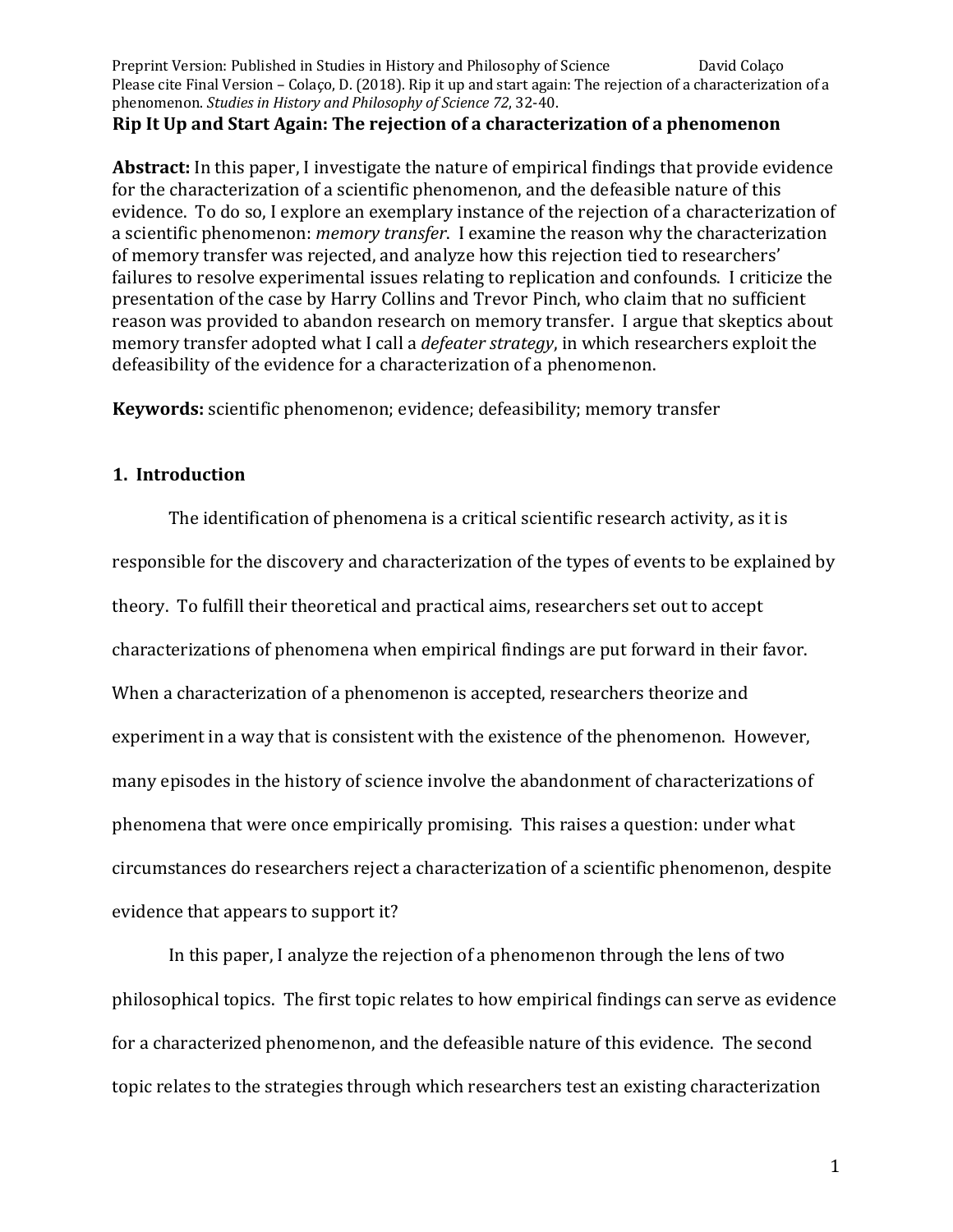Preprint Version: Published in Studies in History and Philosophy of Science David Colaço Please cite Final Version – Colaço, D. (2018). Rip it up and start again: The rejection of a characterization of a phenomenon. *Studies in History and Philosophy of Science* 72, 32-40. of a phenomenon. In this paper, I investigate what I call the *defeater strategy*. A collection of experiments can be used to undercut the empirical findings thought to support the characterization of a phenomenon. By defeating all evidence, any empirically motivated reason for accepting a phenomenon as characterized is eliminated. With this strategy, researchers do not simply provide evidence to challenge a characterization of the phenomenon; they also demonstrate the faultiness of the experiments whose findings are thought to support the characterization.

I explore a case in which the characterization of a phenomenon was rejected: the research on memory transfer. This alleged phenomenon was described as the transfer of learned behavior by the insertion of tissue from a trained donor organism to an untrained receiver. It received a great deal of attention from scientists and the public alike, due to its implications and to researchers' use of sensational experiments involving cannibalism. Formulated and defended in light of empirical findings, the characterization of memory transfer was considered by some to be accurate; this led to a cottage industry about its characterization, its theoretical significance, and its underlying mechanisms. The research program was abandoned, and contemporary scientists generally consider the "phenomenon" to not exist.

The case of memory transfer has generated controversy in the history and philosophy of science. Sociologists and historians of science have questioned the motives of the scientific community that abandoned research on memory transfer. For instance, Harry Collins and Trevor Pinch argue that there was no "decisive technical evidence" that disproved the existence of memory transfer, and that research was abandoned due to disinterest in the purported phenomenon (1998, 25). Collins and Pinch present a powerful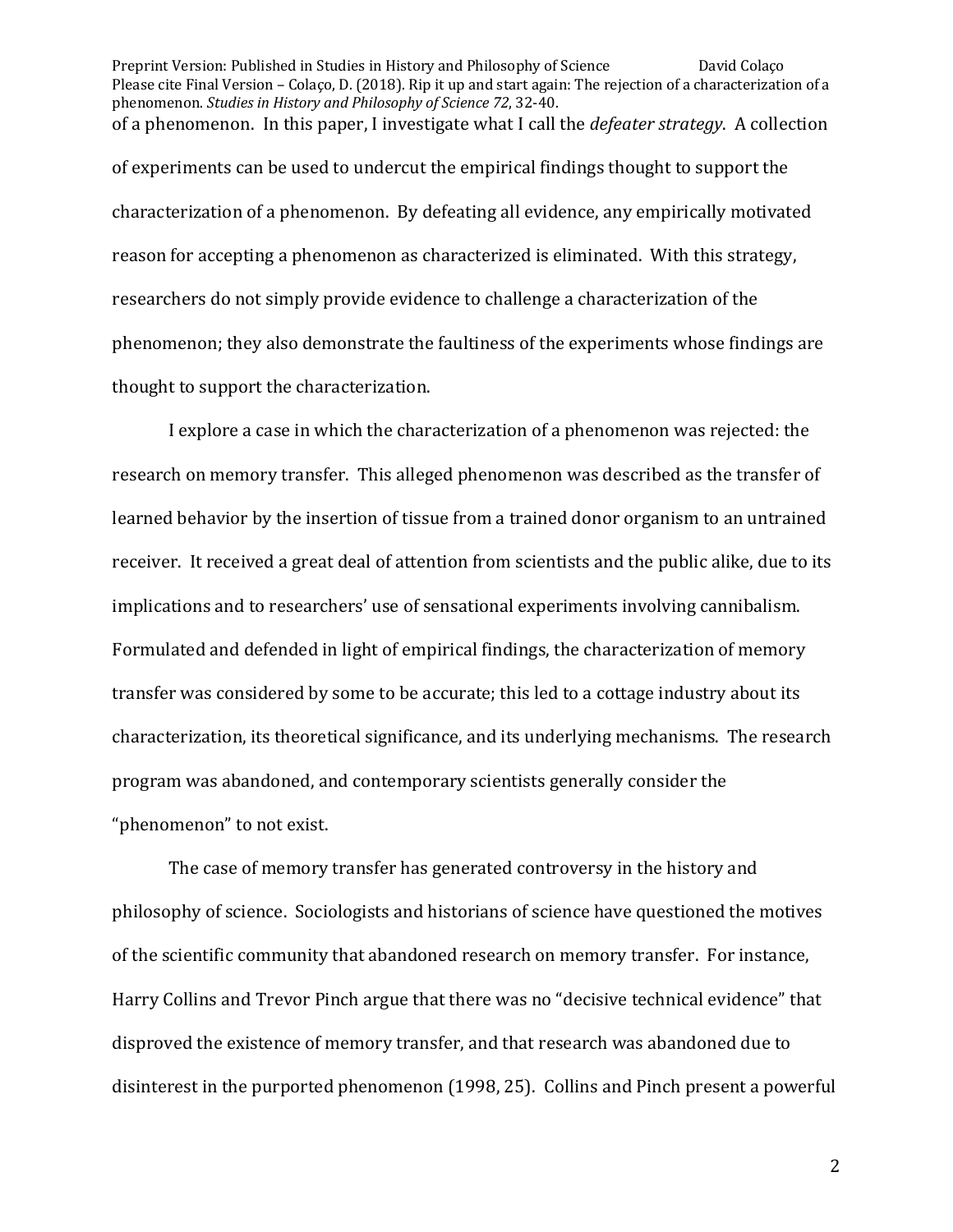Preprint Version: Published in Studies in History and Philosophy of Science David Colaço Please cite Final Version – Colaço, D. (2018). Rip it up and start again: The rejection of a characterization of a phenomenon. *Studies in History and Philosophy of Science* 72, 32-40. challenge to the alleged justification researchers had in rejecting memory transfer. They argue that there were deficiencies in the evidence put forward in opposition to memory transfer, and there is a discrepancy between the perceived decisiveness of evidence in opposition to memory transfer and the actual decisiveness of this evidence. They base their challenge on the fact that no evidence against memory transfer applies to all experiments whose findings were thought to provide support for the characterization of the alleged phenomenon.

Collins and Pinch's challenge is, at its core, one about the evidence required to reject a characterization of a phenomenon: they argue that there was no decisive evidence for the abandonment of research on memory transfer. I argue that the evidence provided against memory transfer was decisive for the rejection of the characterization of the alleged phenomenon. The only way to understand why there was decisive evidence, I argue, is to recognize the fact that scientific evidence is defeasible, and the defeat of evidence for memory transfer eliminated all reason to accept the characterization of memory transfer. By exploiting this fact, the defeater strategy provides a way to undermine evidence in favor of scientific claims, including characterizations of phenomena.

I will proceed as follows. In Section 2, I introduce the process of identifying phenomena, and discuss how empirical findings can serve as defeasible evidence for the characterization of a phenomenon. In Section 3, I present three projects in which researchers attempted to provide evidence for memory transfer. In 3.1, I examine the work of James McConnell on planarians. I continue in 3.2 with the development of memory research in mammals. In 3.3, I discuss the work of Georges Ungar. For each project, I review the dissenting opinions in the scientific community at the time. In Section 4, I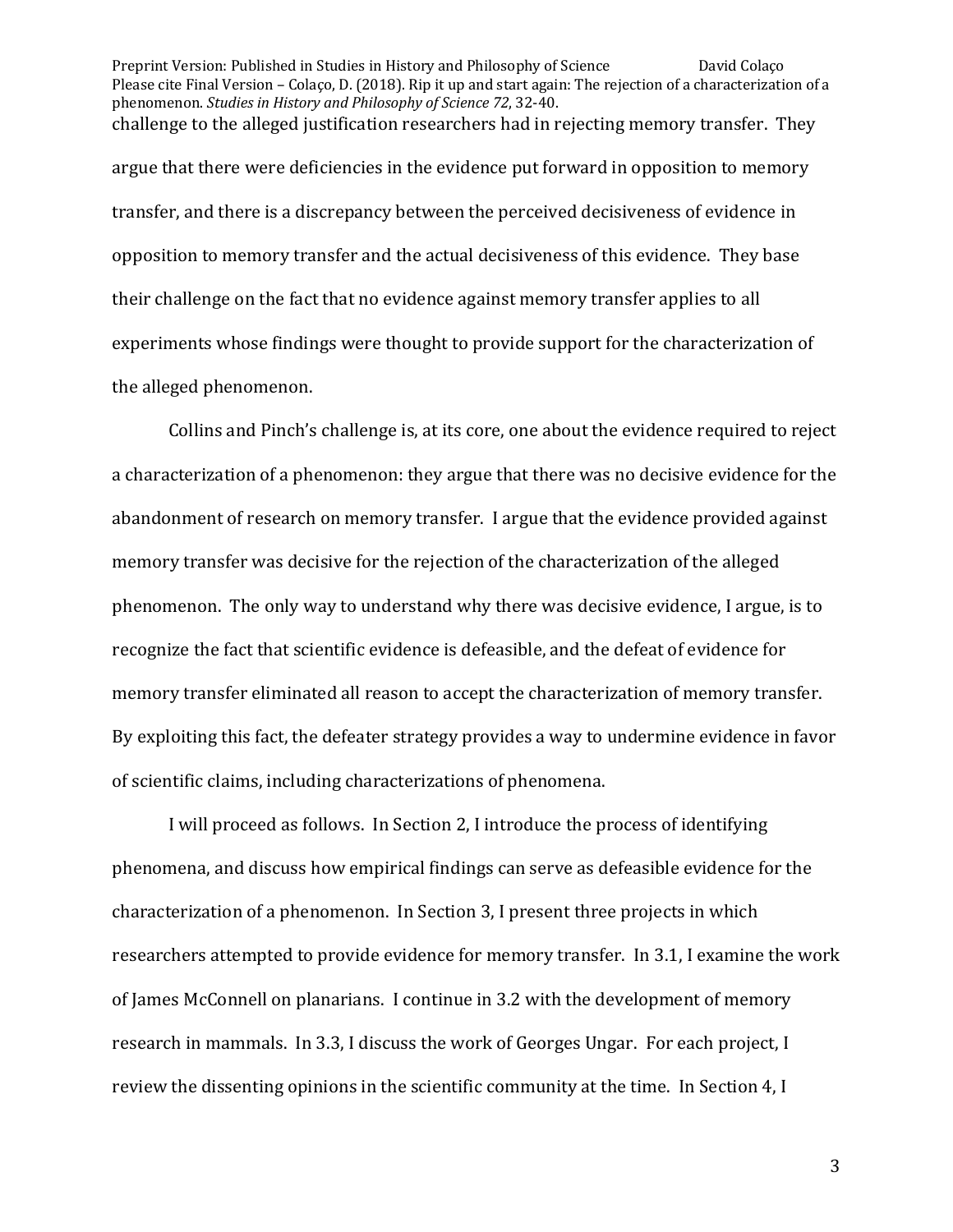Preprint Version: Published in Studies in History and Philosophy of Science David Colaço Please cite Final Version – Colaço, D. (2018). Rip it up and start again: The rejection of a characterization of a phenomenon. *Studies in History and Philosophy of Science* 72, 32-40. analyze why researchers were justified in abandoning memory transfer. I discuss the defeater strategy, which was used to test the accuracy of the characterization of this alleged phenomenon. This strategy applies to the case of memory transfer, but has the potential to be applied to other instances of scientific practice as well. With an account of this strategy, I rebut the claims about memory transfer presented by Collins and Pinch.

#### **2. Identifying a Scientific Phenomenon**

When researchers identify a scientific phenomenon, what is it that they identify? For this paper, a *scientific phenomenon* is a type of event whose characteristics exhibit repeatability and stability (Bogen & Woodward 1988). This distinguishes phenomena from data, which are the empirical findings collected in experiments that are used to infer the characteristics of a phenomenon. Phenomena are discovered in the world or created in the laboratory (Hacking 1983, 221). Researchers aim to measure the features of phenomena that manifest in observational or experimental contexts, and use their empirical findings to accurately describe them by characterizing the features of their manifestations and the conditions under which they occur. Accepting a characterization of a phenomenon amounts to accepting that the phenomenon as characterized occurs. Conversely, rejecting this characterization amounts to rejecting that a phenomenon occurs in the way that it is characterized.

Characterizing phenomena is important for scientific practice. Theories are tested against the phenomena that are discovered or created; researchers seek to determine if the predictions they derive from their theories correspond to the phenomena they characterize (Bogen and Woodward 1988). In addition, characterizing a phenomenon "guides the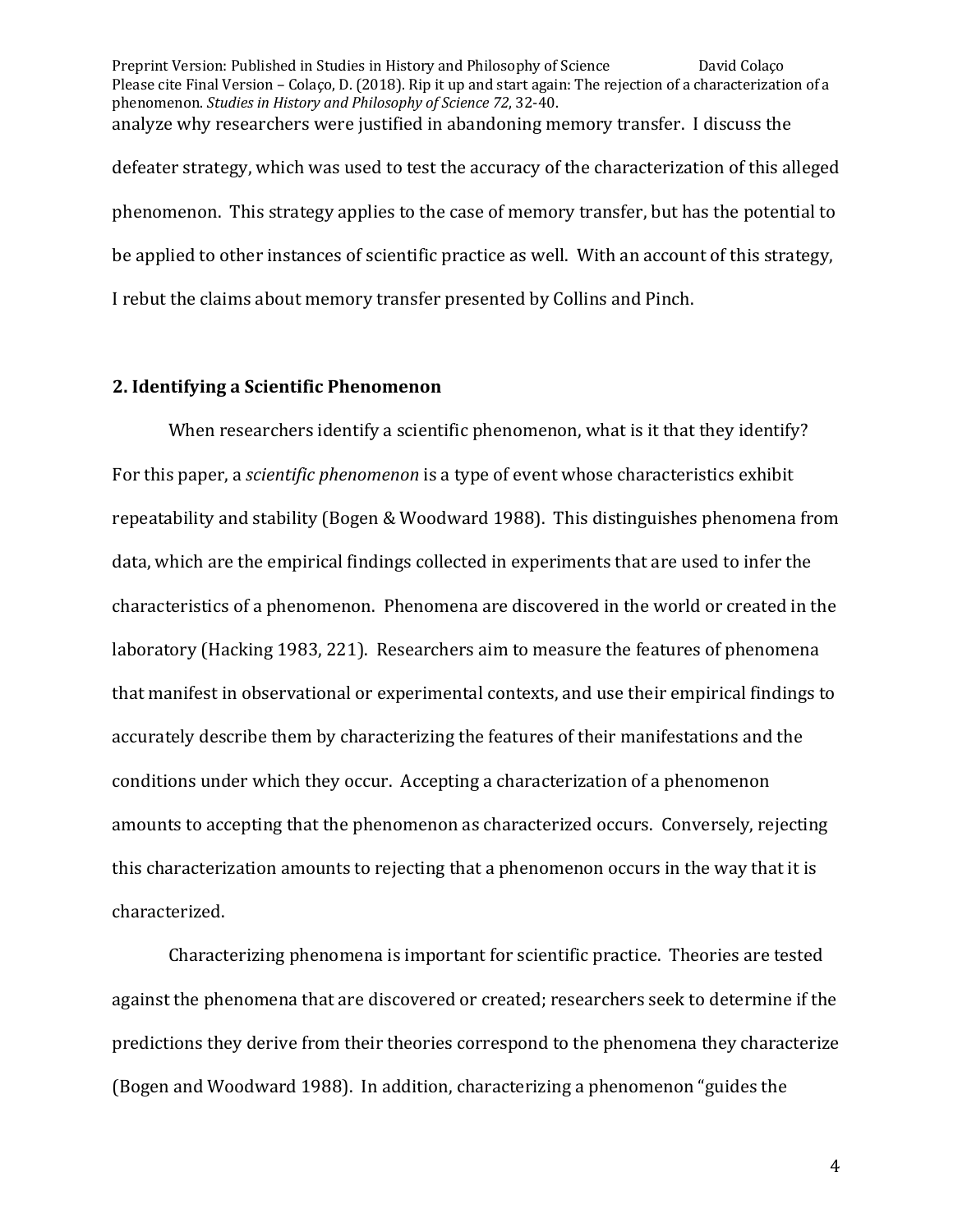Preprint Version: Published in Studies in History and Philosophy of Science David Colaço Please cite Final Version – Colaço, D. (2018). Rip it up and start again: The rejection of a characterization of a phenomenon. *Studies in History and Philosophy of Science* 72, 32-40. construction" of hypotheses for the investigation of mechanisms and aids in the construction of theoretical models (Craver & Darden 2013, 52; see also Woodward 2003).

The identification of scientific phenomena is a process through which researchers discover and accurately characterize a phenomenon of interest. At the start, researchers record the features constitutive of a phenomenon from instances of its occurrence. To evaluate this initial characterization of a phenomenon, researchers produce the set of characterized features in the same and different contexts, to determine the conditions under which these features co-occur. These strategies allow the researchers to determine the features that constitute the phenomenon of interest, as well as the conditions that precipitate, inhibit, and modulate its occurrence (Craver & Darden 2013, Chapter 4). When accurate, a characterization of a phenomenon corresponds to a general type of event, which occurs in the instances in which the experimental data were collected. If findings that support the characterization are produced, there is reason to accept that this phenomenon occurs and its characterization is accurate. This is because researchers take the findings to be causally related to the occurrence of an instance of the phenomenon.

Empirical findings provide evidential support for a characterization of a phenomenon, but this evidence is *defeasible*. Findings that serve as evidence for a characterization of a phenomenon do not entail its accuracy. The evidential status of findings may alter if additional findings are collected. Certain findings, known as *defeaters*, provide reason to think that the initial findings do not provide evidence for the characterization of the phenomenon. If evidence is defeated, it no longer provides reason to accept the characterization of a phenomenon. This depiction of defeasibility hints at a strategy that researchers can adopt: if researchers sever the relationship between findings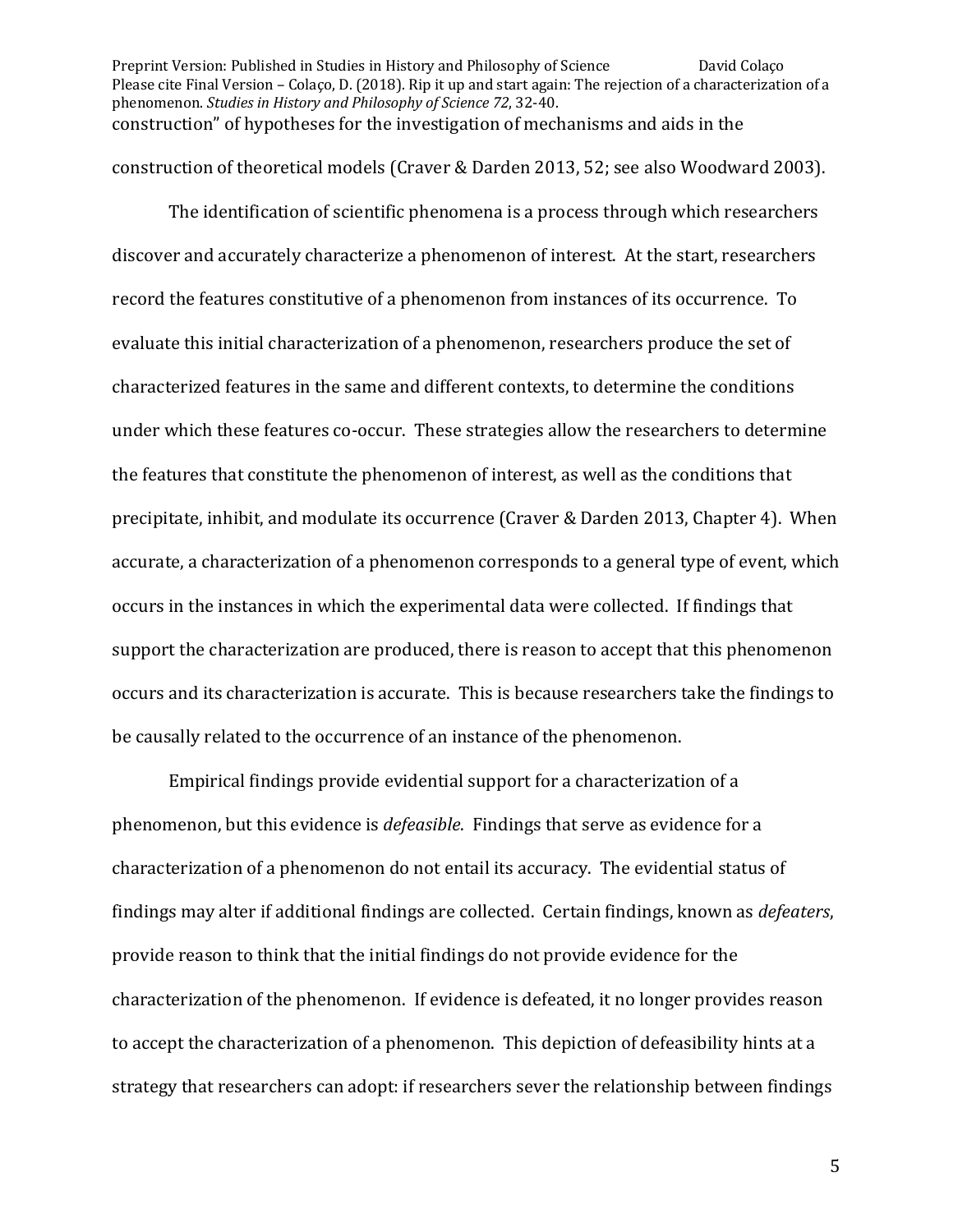Preprint Version: Published in Studies in History and Philosophy of Science David Colaço Please cite Final Version – Colaço, D. (2018). Rip it up and start again: The rejection of a characterization of a phenomenon. *Studies in History and Philosophy of Science* 72, 32-40. and the characterization of the phenomenon the findings are thought to provide evidence for, they provide reason to no longer accept it. Undefeated evidence is required to accept a characterization of a phenomenon, and researchers can actively seek to defeat evidence in order to provide reason to reject it. This strategy, which I call the defeater strategy, played a crucial role in the abandonment of research on memory transfer.

An alternative strategy to provide reason to reject a characterization of a phenomenon is to develop new experiments whose findings provide evidence of the inaccuracy of the characterization. However, this strategy presents an additional challenge: evidence against a characterization of a phenomenon does not cause any evidence for it to lose its epistemic status. To dismiss findings as evidence for a characterization of a phenomenon, researchers must formulate an alternative hypothesis, inconsistent with the characterization of a phenomenon in question, which is better supported by the sum of the reported findings. In research on memory transfer, this kind of strategy was not used. This is because, as I will illustrate, there is no single reason why researchers produced findings they thought supported memory transfer as characterized.

## **3. Memory Transfer**

Research on memory transfer developed out of research on learning in planarian worms in the 1950s, with a report of a transfer effect in 1962. By the end of the 1970s, most researchers agreed that the phenomenon did not exist. In this section, I track memory transfer research through three research projects (see Appendix for a table of articles that support or challenge memory transfer). Rather than present a strict temporal ordering of the projects, I present them based on their research questions and character of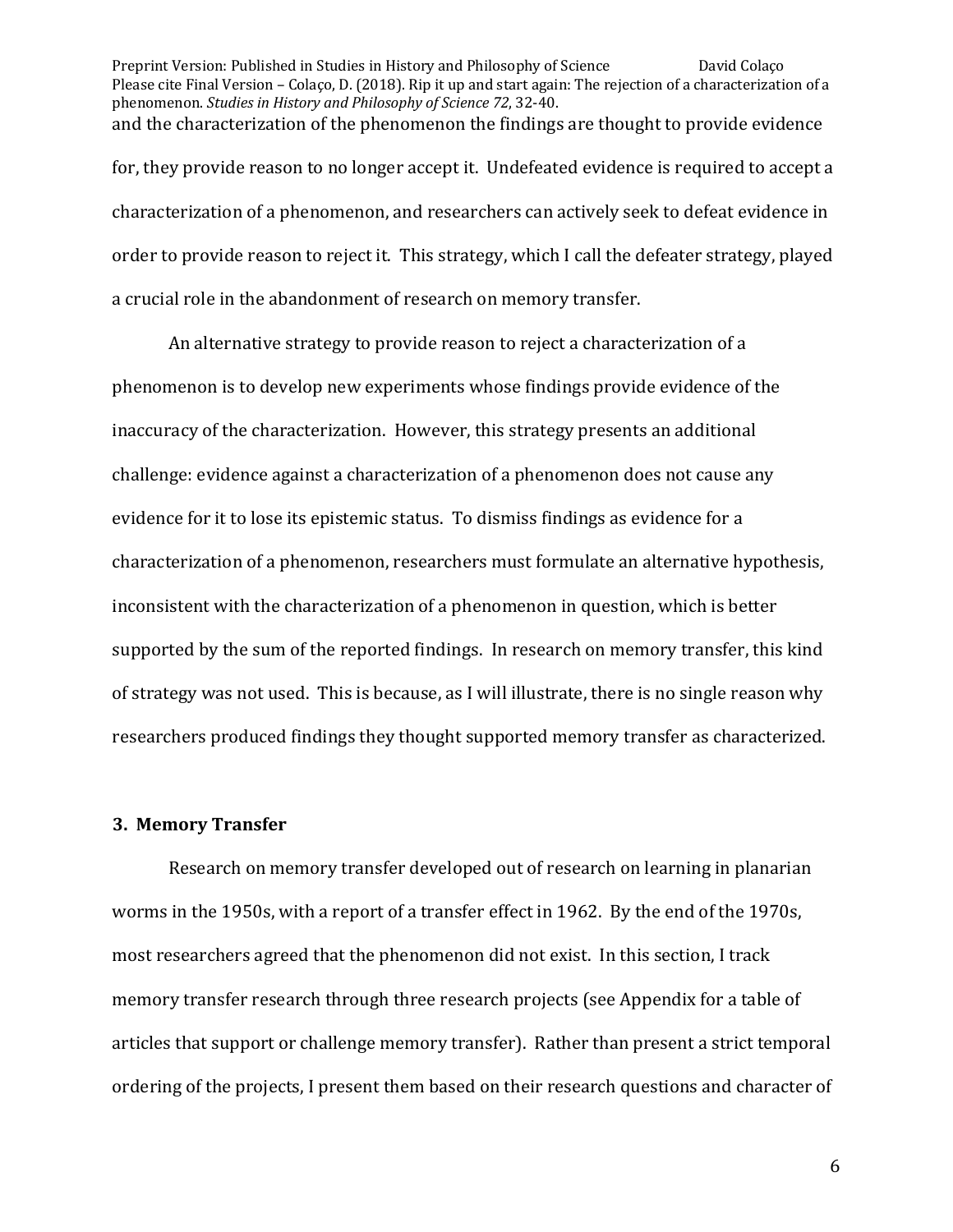Preprint Version: Published in Studies in History and Philosophy of Science David Colaço Please cite Final Version – Colaço, D. (2018). Rip it up and start again: The rejection of a characterization of a phenomenon. *Studies in History and Philosophy of Science* 72, 32-40. the controversy surrounding them. I start with the work by McConnell on planarians. I

then discuss research on mammals by the Fjerdingstad group, the Jacobson group, and the Rosenblatt group. I finish by discussing Ungar's research on memory transfer and its underlying mechanism. I do not intend to provide an exhaustive history of the case. Rather, I focus on the researchers who contemporaries and historians agree played the most significant role in the discovery, characterization, theorization, explanation, and defense of memory transfer, and demonstrate how, in each set of research projects, there were unresolved experimental issues (Irwin 1978; Travis 1981; Setlow 1997).

The research on memory transfer was driven by experiment. The major proponents of memory transfer were experimentalists, who did not develop a characterization of the phenomenon in light of a well-established theory of memory. Instead, research was based on speculations from earlier experimental findings. While the research was informed by background theory on memory, experiment, rather than theory, drove subsequent experimentation. Thus, rejecting memory transfer was not considered to entail the refutation of an otherwise successful theory that predicted its occurrence.

Each memory transfer experiment shares a protocol template. This template is as follows:

- **Donor Training:** An organism is trained to display a behavior consistent with the association of stimuli, which indicates that the organism has learned.
- **Transfer from Donor to Receiver:** Tissue is excised from the donor organism, and inserted into the receiving organism.
- **Receiver Training:** The receiving organism is trained following a learning paradigm. Researchers determine if the receiver demonstrates the behavior consistent with having the memory, or learns more quickly than an organism that has not received tissue from the donor.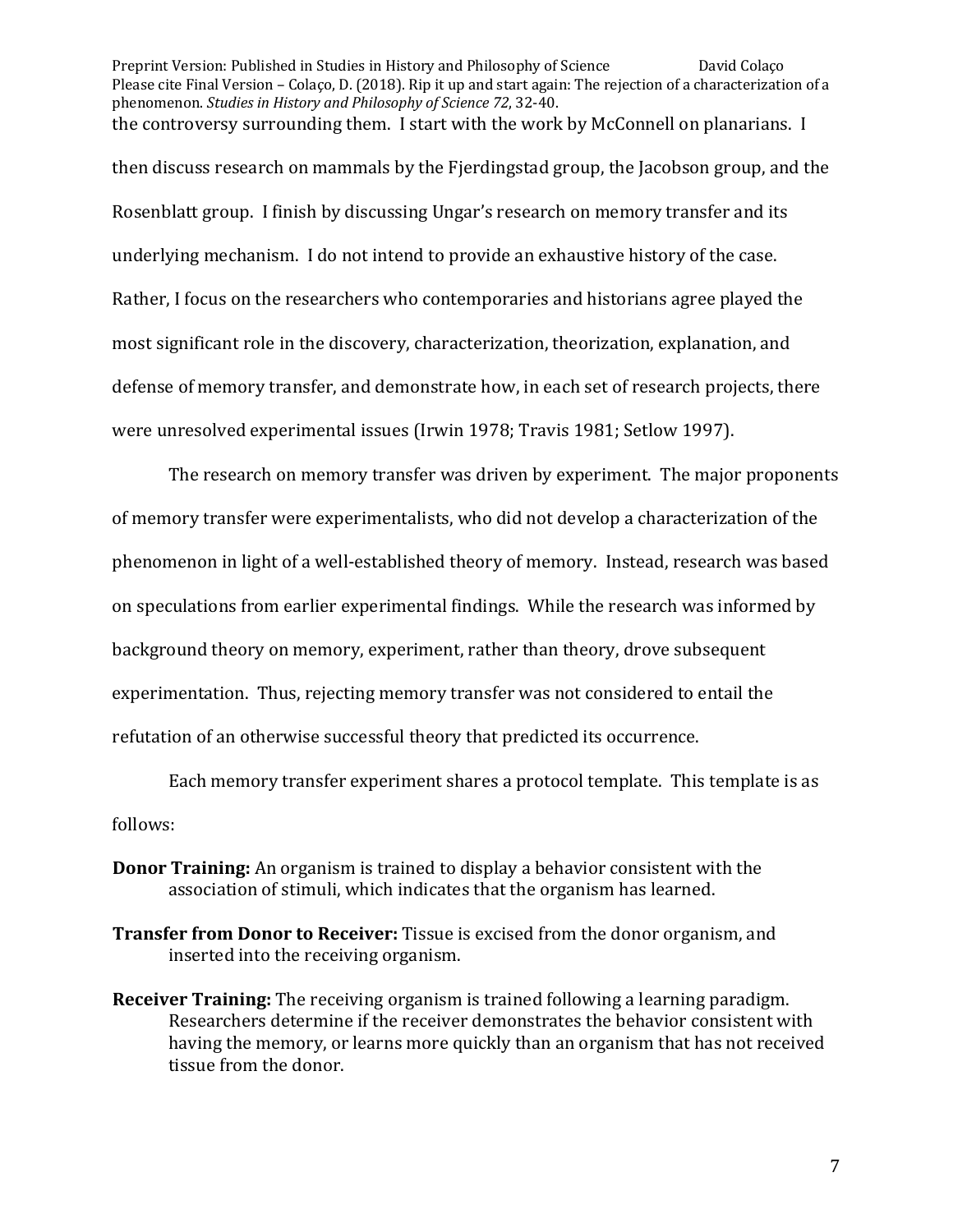Preprint Version: Published in Studies in History and Philosophy of Science David Colaço Please cite Final Version – Colaço, D. (2018). Rip it up and start again: The rejection of a characterization of a phenomenon. *Studies in History and Philosophy of Science* 72, 32-40. Thus, in a memory transfer experiment, there must be an associative memory, and there must be a transfer of that memory, which allows the receiver to do something that could not be achieved without having that memory.

Debate over memory transfer revolved around two kinds of issues with the experiments whose findings were thought to serve as evidence for the characterization of the phenomenon. The first was the failures to replicate the results. These failures occur when researchers are unable to reproduce the findings reported by the supporters of the alleged phenomenon, despite reproducing the reported conditions of the original experiment. The second was the identification of confounds. In the present context, a *confound* is any feature not included in the characterization of the phenomenon that plays a role in producing the empirical findings in the phenomenon's purported experimental demonstration. 

#### *3.1. McConnell and the Worms*

Research on memory transfer developed from research on the planarian as a model organism for neural experimentation. With Robert Thompson, McConnell putatively demonstrated that planarians could be classically conditioned (1955). To demonstrate conditioning, an organism must display behavior consistent with the association of an unconditioned stimulus and a conditioned stimulus, following tandem presentation of the stimuli to the organism. This amounts to the organism displaying a behavioral response to the unconditioned stimulus when the conditioned stimulus is presented. Thompson and McConnell had the unconditioned and conditioned stimuli played by electrical shock and light exposure respectively: each planarian was trained to react to light exposure, with its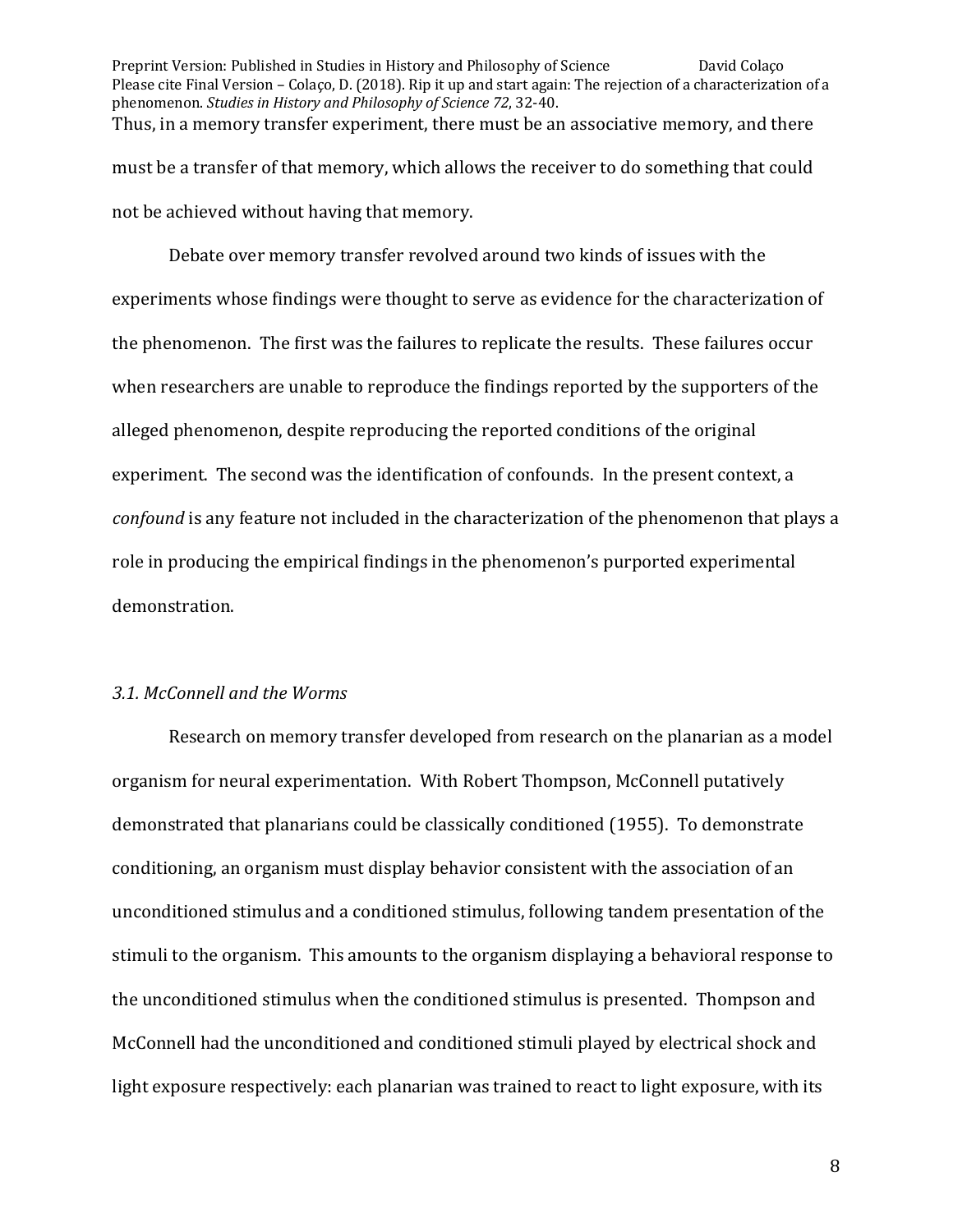Preprint Version: Published in Studies in History and Philosophy of Science David Colaço Please cite Final Version – Colaço, D. (2018). Rip it up and start again: The rejection of a characterization of a phenomenon. *Studies in History and Philosophy of Science* 72, 32-40. unconditioned reaction to electrical stimulation. These empirical findings indicated that planarians were capable of acquiring memories, which would make them amongst the simplest organisms known to be able to do this.

The conditioning paradigm filled the Donor Training step of the protocol template. In the study, the planarians were divided into four groups: An experimental group (which received conditioned and unconditioned stimuli), a light control group (which received only conditioned stimulus), a shock control group (which received only unconditioned stimulus), and a control group (which received neither stimulus). Following their exposure to the stimulus (or lack thereof), the researchers observed the behaviors of the planarians. Only members of the experimental group demonstrated a significant increase in the number of behavioral responses. Organisms in this group received a three-second light stimulus, in which their behavior was recorded during the first two seconds, and they were shocked during the last second. That they engaged in the behaviors associated with the shock when exposed to the light only suggests that they had learned to associate the stimuli. 

With a learning paradigm developed, McConnell began to investigate if a planarian would retain its memory following segmentation and regeneration of its body (McConnell 1965). Planarians regenerate if cut transversely: each half will grow back a head or tail to result in two distinct bodies. The researchers determined that if the planarians were trained to demonstrate the conditioned response, then cut in half and allowed to regenerate, each new planarian demonstrated the conditioned response (McConnell, Jacobson, & Kimble 1959). This was considered remarkable. Neural structures are largely absent in the planarian tail, and were regrown after segmentation; it was "as if their new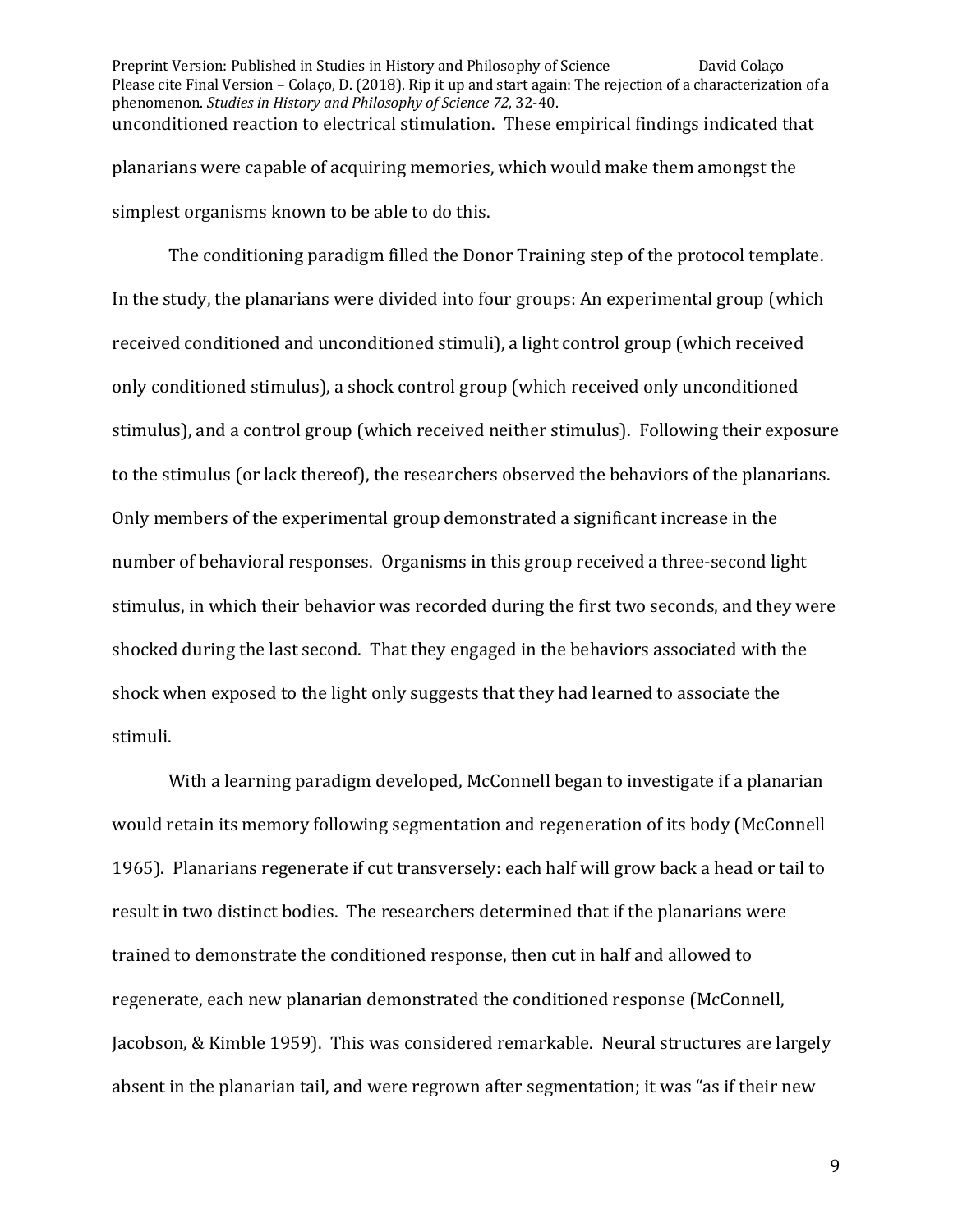Preprint Version: Published in Studies in History and Philosophy of Science David Colaço Please cite Final Version – Colaço, D. (2018). Rip it up and start again: The rejection of a characterization of a phenomenon. *Studies in History and Philosophy of Science* 72, 32-40. brains were created with the old 'learning' already 'wired in'" (McConnell 1965, 6). These findings sparked considerable debate, and led McConnell to develop a journal dedicated to planarians, called the *Worm Runner's Digest*. Though the journal included poems, comics, and facetious articles as part of McConnell's desire to introduce zaniness into an austere scientific community (Travis 1981), the journal also included serious papers, including the article that presented the first characterization of memory transfer.

If planarians could regenerate memories, McConnell speculated that "the 'engram' must be stored throughout the planarian's body", and these 'engrams' might be transferrable between organisms (McConnell 1965, 6). To determine if transference was possible, he developed an infamous protocol that exploited the cannibalistic nature of planarians:

We trained some 'victim' worms to criterion (using the now-standard light/shock conditioning technique). We then fed the trained victims to starved, untrained cannibals. At the same time, a set of untrained 'victim' worms was fed to a different group of cannibals. Both sets of cannibals were then given light/shock training. The results were clear-cut: the cannibals that had ingested 'trained' victims were, on the very first day of training, significantly superior to the cannibals that had eaten untrained animals (McConnell 1965, 7).

First published in the *Worm Runner's Digest* in 1961, then in the *Journal of Neuropsychiatry* in 1962, 'Memory transfer through cannibalism in planarians' includes the first characterization of memory transfer: "Learning seems to be transferrable from one animal to another via cannibalistic ingestion" (McConnell 1962, S48). The characterization includes specific features of the experiment, but indicates the generalizability of the type of memory event. Through the cannibalistic transfer of tissue, the memories of the donor organism are transferred to the receiving organism.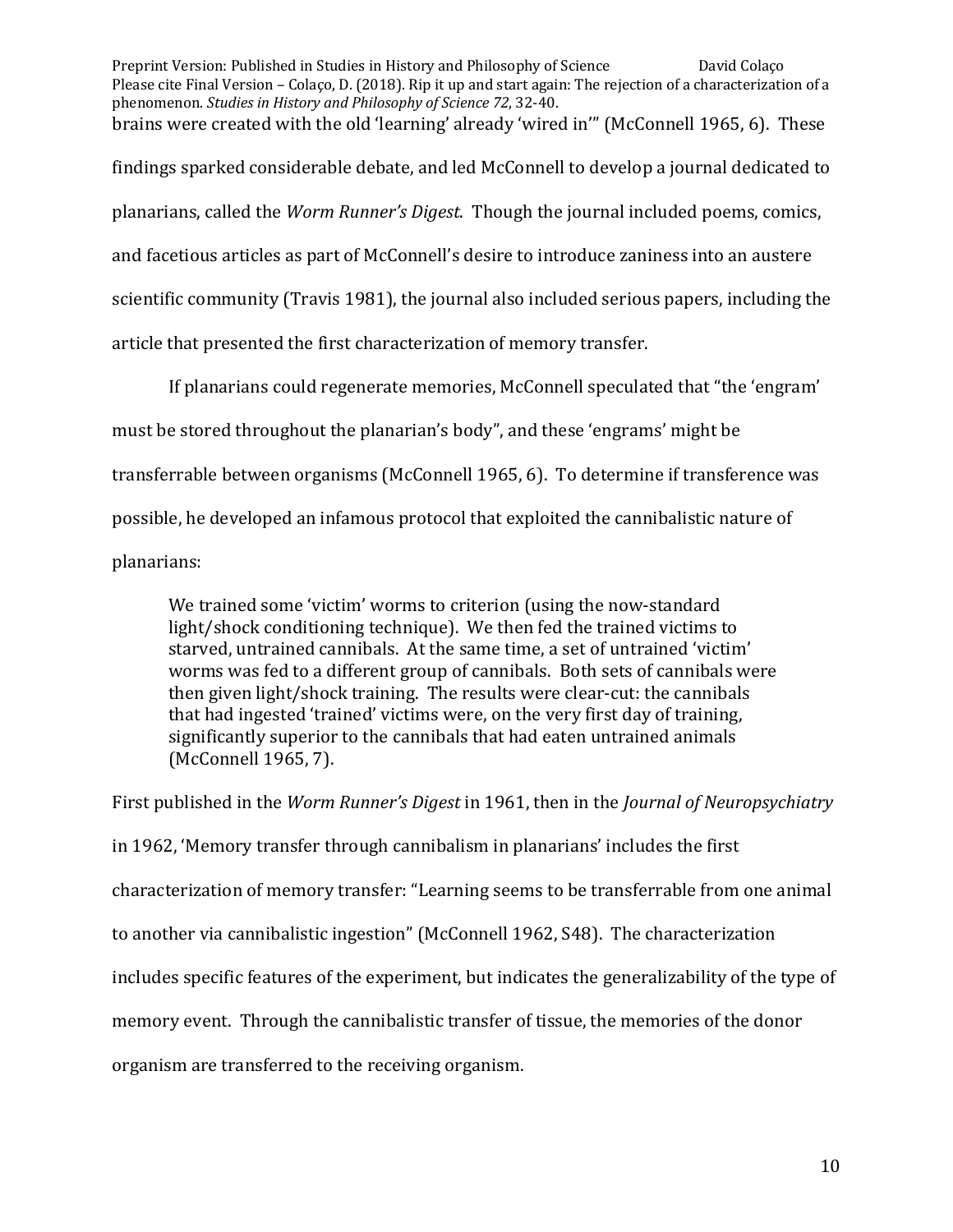The characterization of the phenomenon and the learning paradigm both drew controversy. Failures to replicate the learning in planarians were reported (Bennett & Calvin 1964). Confounds were also reported. Researchers suggested that McConnell may not have demonstrated associative learning, and that the protocol instead may provoke the response of sensitization (Halas, James, & Stone 1961). Sensitization is non-associative, so it is not the kind of learning McConnell had depicted in his characterization of memory transfer. If light provoked a response – a circumstance McConnell attempted to control for with the light control group – then the experiment would not have shown the association of the stimuli. Skeptical researchers found "a significant difference between [the light control group] and [the normal response control group]" (Halas, James, & Knutson 1964, 791). They state that there is "no adequate explanation for this discrepancy other than to point out that there was a trend toward a significant difference between these groups in the Thompson and McConnell study": they point out that McConnell's 1962 article references a non-significant increase in behavioral responses in the light control group, suggesting that planarians may be responding to light as though it were an unconditioned stimulus (Halas, James, & Knutson 1964, 791).

Other researchers criticized McConnell's protocol in his 1962 article. Researchers demonstrated a significant relationship between the shocking of planarians and their light response, but that this relationship was due to the fact that the cannibal planarians had ingested shocked tissue (Walker & Milton 1966). Researchers were able to demonstrate behaviors consistent with McConnell's results, without training the donor worms. This criticism was extended by research in which conditioning was extinguished - that is, the association was formed through training and then dissociated through further training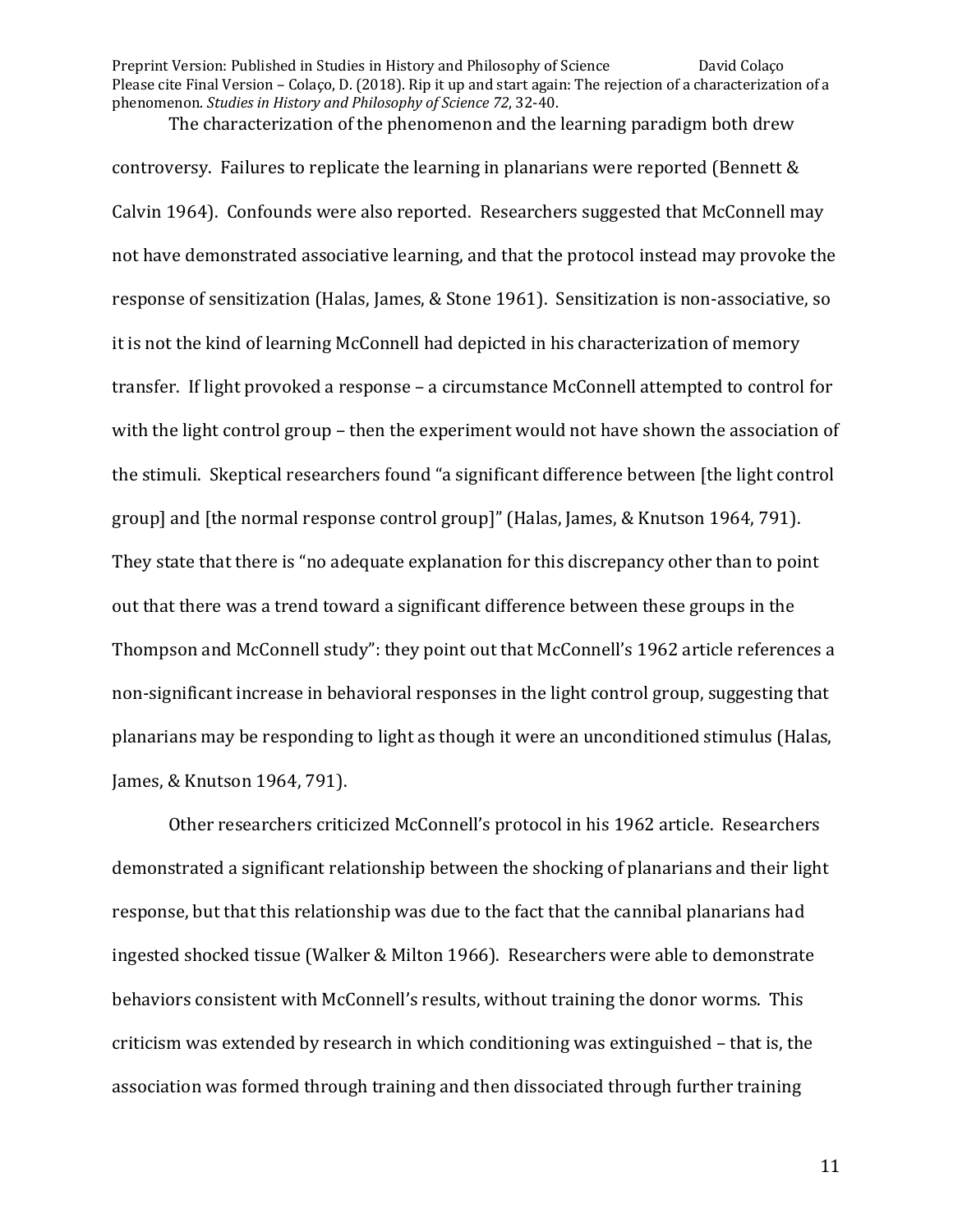Preprint Version: Published in Studies in History and Philosophy of Science David Colaço Please cite Final Version – Colaço, D. (2018). Rip it up and start again: The rejection of a characterization of a phenomenon. *Studies in History and Philosophy of Science* 72, 32-40. (Walker 1966). There was no significant difference in the behavior between the worms that had consumed tissue from conditioned planarians, when compared to those that had been conditioned and then extinguished.

Thus, McConnell's research was undermined for two reasons. First, his findings had failed to replicate, raising concerns for the characterization of McConnell's experimental conditions. As critic Edward Bennett states, no one could "point to a 100% procedural replication", which made it "impossible in the absence of further experiments to determine if the relevant factors necessary for reproducible and reliable training of planarians have been described" (1970, 150). Second, several research groups provided reasons to suspect the protocol did not have the sophistication to rule out confounds like sensitization. This meant that McConnell's experimental findings were equivocal between demonstrating memory transfer and demonstrating an effect of a very different kind. Consequently, empirical challenges defeated the evidence McConnell provided for his characterization of memory transfer.

## 3.2. The Inclusion of Mammals and The Theorization of Memory Transfer

Following popularization by McConnell, other researchers became interested in memory transfer. Respecting the issues of McConnell's experiments, rodents were used "to avoid any discussion of whether... [the] experimental subjects could learn", and to determine if "the phenomenon would prove so general as to be found in mammals" (Fjerdingstad 1971, xvi-xvii). Following the transition to mammals, several research groups putatively demonstrated memory transfer. However, given that a principal question posed to researchers was "Does the phenomenon really exist...?", it is clear that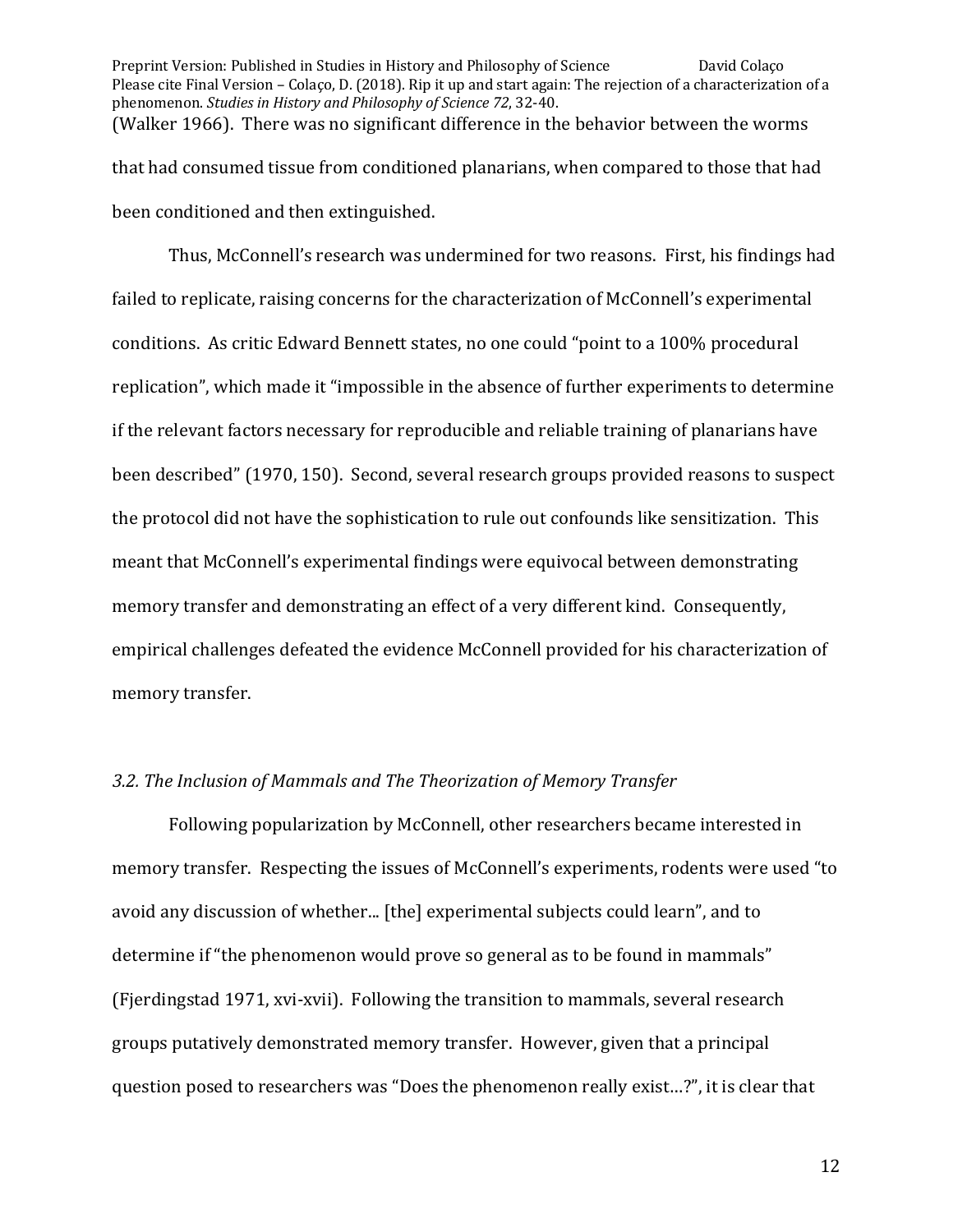Preprint Version: Published in Studies in History and Philosophy of Science David Colaço Please cite Final Version – Colaço, D. (2018). Rip it up and start again: The rejection of a characterization of a phenomenon. *Studies in History and Philosophy of Science* 72, 32-40. the studies were contentious (Fjerdingstad 1971, xiv). I discuss three groups that investigated memory transfer in mammals: Fjerdingstad's group, Jacobson's group, and Rosenblatt's group.

Following up on a pilot study that appeared to demonstrate memory transfer, researchers in the laboratory of Enjar Fjerdingstad developed a protocol to investigate transfer in mammals (Nissen, Røigaard-Petersen, & Fjerdingstad 1965). Rats were trained via a reinforcement paradigm, meaning that the organisms behave consistently with the association of a behavior and a reward stimulus. Following training, their brains were extracted using a phenol solution, chemically treated in an isopropanol solution, and injected into receiving organisms. The chemical treatment increased the concentration of the RNA from the tissue, a possible chemical substrate for memory transfer. Their experiment followed the protocol template: donor rats were conditioned either to light or to darkness. Receiving rats were injected with tissue from light-conditioned or darkconditioned rats, and then were trained to reinforce dark preference or light preference. The publication reports a significant difference between the learning quickness of rats injected with light-condition donor tissue and those who were injected with darkconditioned donor tissue. However, the direction of difference is the opposite of what was predicted: light-conditioned rats gave better performance under reinforcement of dark preference and vice versa. This 'reversal effect' is inconsistent with the association of behavior and reward. Individual differences of rats and "specific inhibitory effects" are cited as potential explanations for the reversal effect (Nissen, Røigaard-Petersen,  $\&$ Fjerdingstad  $1965, 271$ ).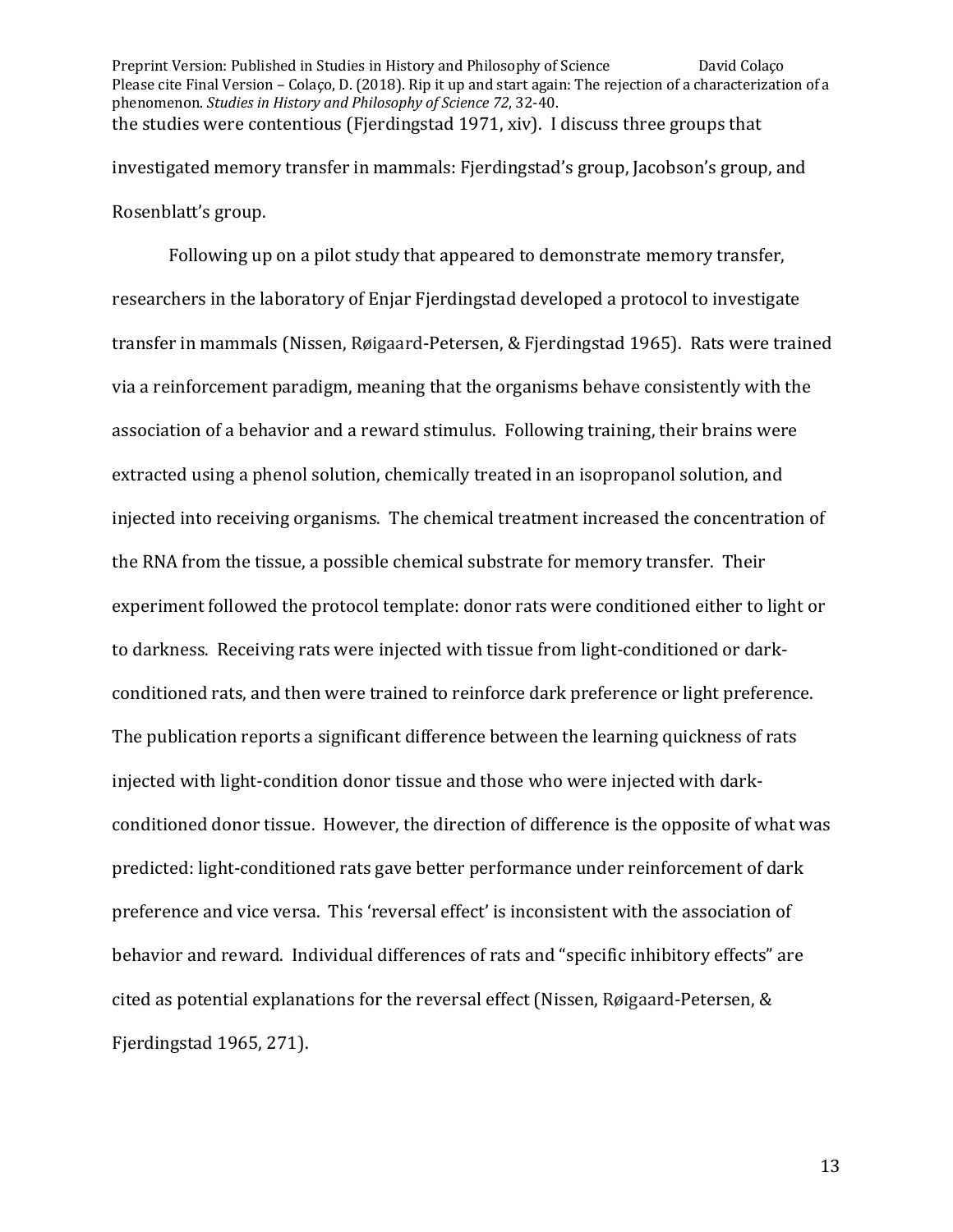Concurrent with this research, members of the laboratory of Allan Jacobson began to investigate memory transfer. The researchers used a Skinnerian training paradigm to teach rats to associate clicking sounds with a behavior: rats would approach a food bowl when a click occurred, even if there was no food in the bowl (Babich et al. 1965). Once learning was established, the rats' brains were extracted and then injected into rats in an experimental group. The researchers also included a control, with untrained donor chemicals being injected into a group of rats. When comparing the behavior of the experimental and control groups, there was a significant difference in the tendency the rats had to approach the bowl when the clicking occurred. This study was reproduced, and the findings were replicated. The receiving organisms did not need to undergo training to display the behavior; they simply 'had' the memory following the injection.

Researchers in the laboratory of Frank Rosenblatt also began to study memory transfer. Reproducing Jacobson's protocol, Rosenblatt and colleagues reproduced the experiment and replicated the findings consistent with memory transfer (Rosenblatt, Farrow, & Herblin 1966a). In addition to a direct replication, the researchers also modified the Donor Training step of the protocol template, and showed that associations formed by different training paradigms could be transferred. However, the researchers also uncovered individual differences within their subject population. They state that "it appeared from these data that the injection had 'taken' on some of the rats, but not on others" (Rosenblatt, Farrow, & Herblin 1966b, 48). In another replication of Jacobson, the laboratory researchers confirmed issues with the injection 'taking': "we find repeated examples of this phenomenon", and, though "the reasons... are still subject to speculation", the authors include variation of dosage, subjects' sensitivity to the extract, and "the transfer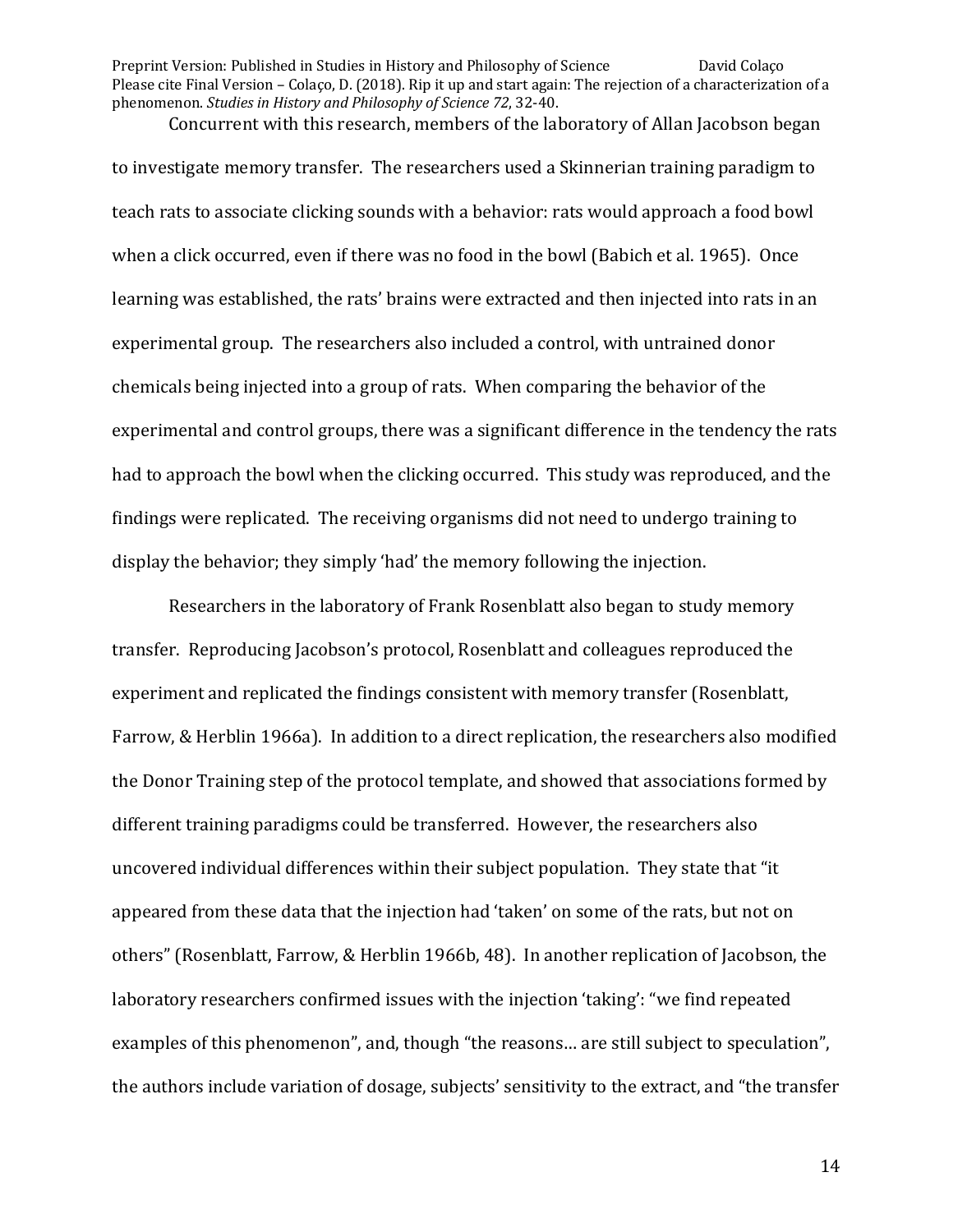Preprint Version: Published in Studies in History and Philosophy of Science David Colaço Please cite Final Version – Colaço, D. (2018). Rip it up and start again: The rejection of a characterization of a phenomenon. *Studies in History and Philosophy of Science* 72, 32-40. of an adaptation effect which tends to reduce activity that would otherwise result from normal curiosity" as potential explanations for the individual differences in the subjects' behavior (Rosenblatt, Farrow, & Rhine 1965, 553-554).

Despite complications, Rosenblatt states that his experiments convinced him "that the phenomenon of 'memory transfer' is a real one, which must be taken into account in any theoretical approach to biological memory" (1967, 34). However, given the lack of evidence about the chemistry that underlies transfer, he suggests that "it must be recognized that we are, in fact, entering the realm of science fiction; the present experiments, although suggestive, leave us completely in doubt as to the mechanism at work" (Rosenblatt 1967, 34). Thus, Rosenblatt accepted the characterization, even with no knowledge of what mechanistic details might underwrite memory transfer's occurrence. With no evidence for the mechanism, Rosenblatt admits that any effort to model what causally underwrites memory transfer amounts to speculation. This frustrated more eager modelers, with one saying that "we are inclined to feel that it is no more science fiction than was, for example, Einstein's derivation of his famous  $E=mc^2$  relation at a time when there was not a single shred of experimental evidence for it" (Rashevsky 1968, 342). Modelers who were convinced of memory transfer modeled it, and assumed that subsequent research would vindicate their models.

The empirical results of these groups were questioned during this time. In an 18experiment replication performed by researchers in a number of different laboratories, there was failure to replicate the memory transfer phenomenon in a direct reproduction of Jacobson's protocol (Byrne et al. 1966). The failures suggest complications with Jacobson's protocol – and, by implication, Rosenblatt's protocol – though the authors state that "it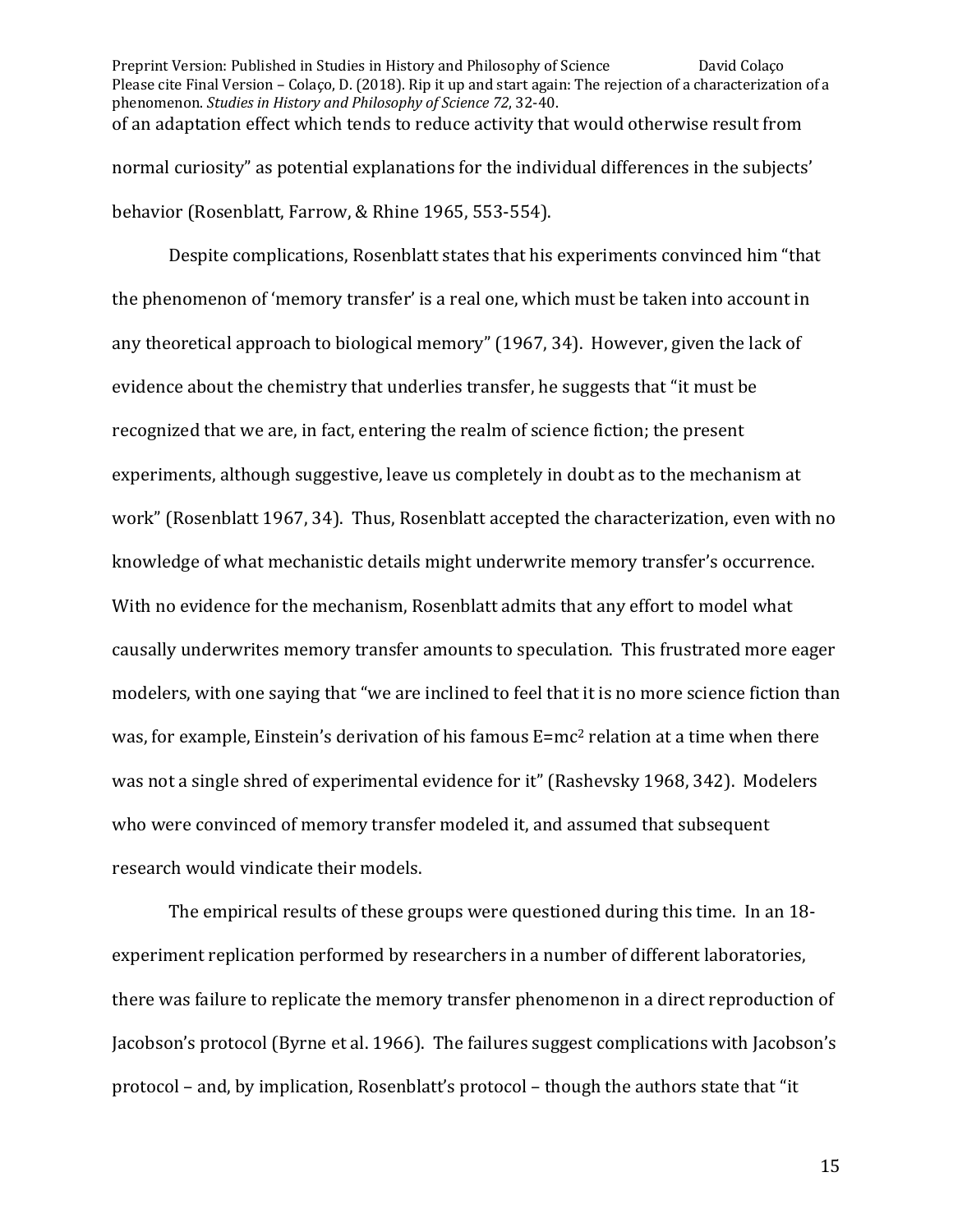Preprint Version: Published in Studies in History and Philosophy of Science David Colaço Please cite Final Version – Colaço, D. (2018). Rip it up and start again: The rejection of a characterization of a phenomenon. *Studies in History and Philosophy of Science* 72, 32-40. would be unfortunate if these negative findings were to be taken as a signal for abandoning pursuit of" memory transfer, as "failure to reproduce results is not, after all, unusual in the early phase of research when all relevant variables are as yet unspecified" (Byrne et al. 1966, 658). Thus, the failures to replicate provided reason to think that Jacobson's findings could not serve as evidence for memory transfer. However, those who worked on memory transfer continued to iterate their practices, to develop an experiment that did not include confounds and could be replicated.

Responding to the confounds identified in their previous work and the failures to replicate, Fjerdingstad and colleagues modified their protocol "in order to make the 'transfer effect' more reproducible", which was "considered to be of primary importance before further experiments concerning the degree of specificity of this effect and [its] exact chemical nature" (Røigaard-Petersen, Nissen, & Fjerdingstad 1968, 1). To control for the individual differences of the organisms, the researchers picked only rats that were explorative. Fjerdingstad and colleagues developed a novel light-dark reinforcement experiment. Prior to injection, the researchers kept the chemicals at consistent temperatures, to control for any damage that may occur to the chemical under improper holding conditions. While the researchers report some effect on learning from the injection of control organisms – those injected with tissue from donors who were not trained – when compared to noninjected ones, they report a significant difference between the learning of the experimental and control injected groups.

However, the researchers replicated the reversal effect - the rats with the dark reinforcement injections demonstrated improved light behavior, and vice versa - which is likely why the researchers mention that their findings "must therefore be interpreted with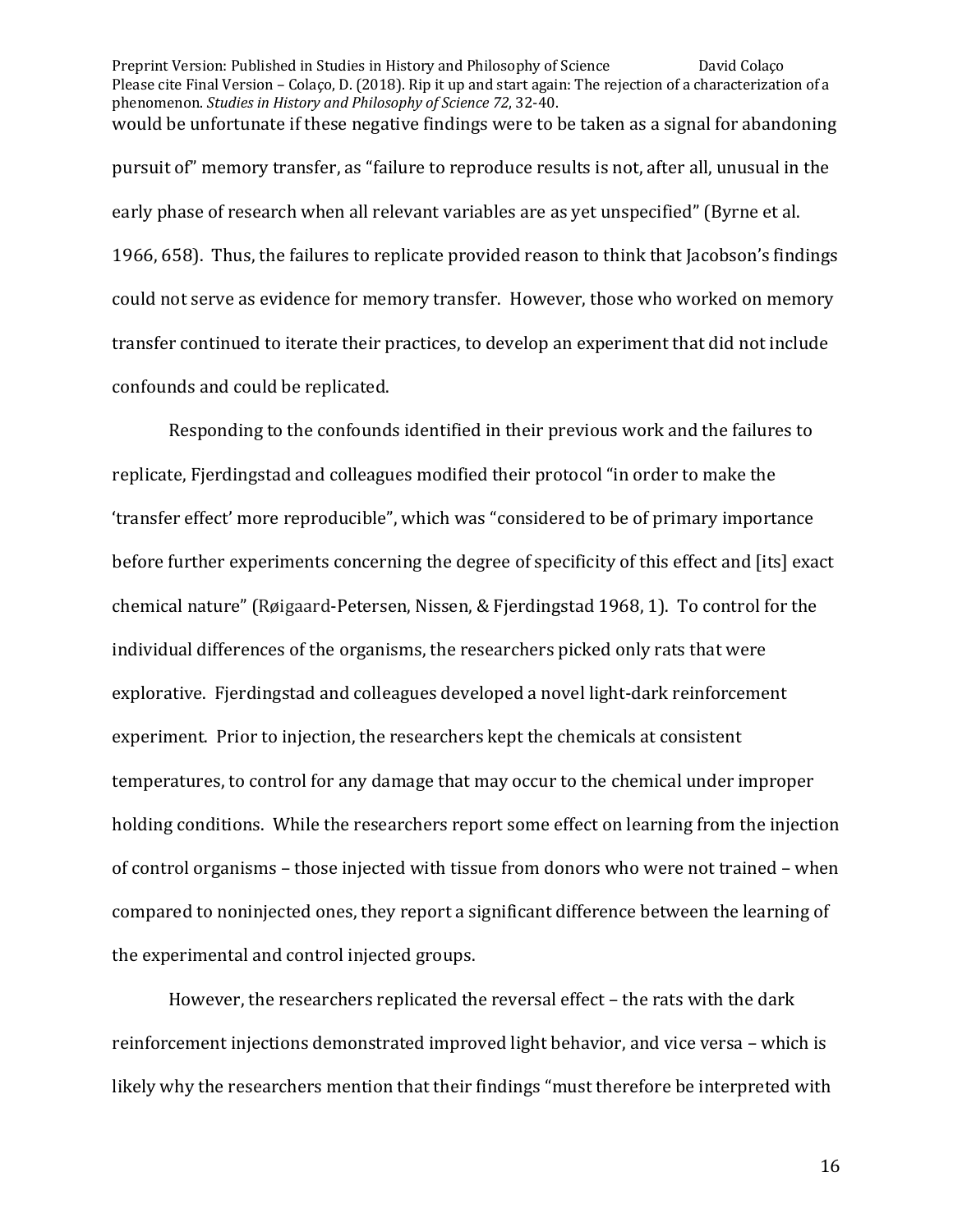Preprint Version: Published in Studies in History and Philosophy of Science David Colaço Please cite Final Version – Colaço, D. (2018). Rip it up and start again: The rejection of a characterization of a phenomenon. *Studies in History and Philosophy of Science* 72, 32-40. some reservation until these relations have been further investigated" (Røigaard-Petersen, Niseen, & Fjerdingstad 1968, 12). The researchers again cite individual differences of the experimental organisms and inhibitory effects as potential explanations for the reversal effect. They did not rule out confounds related to inhibitory effects, even though their results suggest that something that is not specified in the characterization of memory transfer likely played a role in their experiments.

In response to the failures to replicate, the researchers state the following:

During the last year the proportion of the number of 'positive' to the number of 'negative' reports seems to have changed. No doubt this is due to the realization of the potential importance of even seemingly trivial variables, both of behavioral methods, extraction and injection. Too little attention to these factors characterize [sic] many of the early negative reports (Røigaard-Petersen, Niseen, & Fjerdingstad 1968, 14).

While the researchers do not make clear which factors the negative reports missed, their intent is clear: negative reports, but not positive ones, fail to take into account key experimental features. It is due to this issue with the negative reports, they suggest, that replication does not occur.

Thus, the three laboratory groups were unable to resolve issues relating to replication failures or confounds. Many were unable to replicate the findings presented by the supporters. This was summed up in the comments from one critic that "it is essential that several laboratories can replicate and extend the primary observations" (Bennett 1970, 150). Critics did not accept the speculation that confounds were responsible for only failures to replicate. Furthermore, the supporters did not address which features of their experiment led to the inconsistent findings presented by Fierdingstad and colleagues. For these reasons, the findings were not taken by the community to evidentially support the characterization of memory transfer.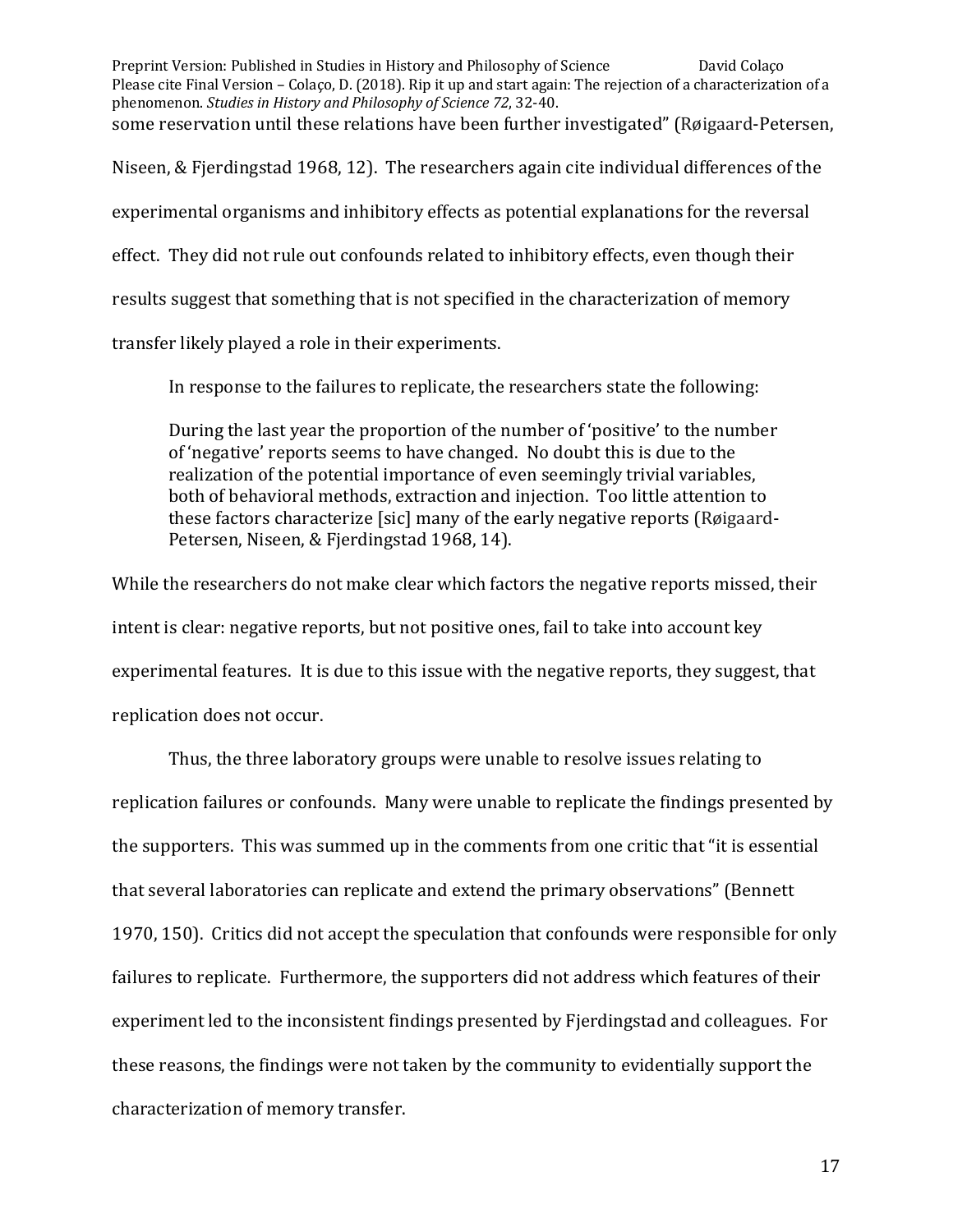#### *3.3. Ungar, Mammals, and the Mechanism of Memory Transfer*

One other researcher was a key investigator of memory transfer in mammals. Georges Ungar started working on memory transfer with the investigation of the transfer of habituation from mice to rats. In this experiment, the Donor Training involved exposing the donor organisms to a stimulus that would elicit a startle response in the organism (Ungar & Oceguera-Navarro 1965). Once the donor organisms were acclimated to the stimulus, they were killed and their tissue was transferred. Along with this, a control group was injected with the brains from naïve organisms. Following injection, the researchers report a significant difference in the habituation rates of the two groups, with the experimental group habituating much more quickly. This led Ungar to investigate associative learning.

In his research, Ungar typically exposed the experimental injection to a battery of chemical reactions, and, from this, determined that a key component of the injection was a protein or peptide chain. As such, he took failures to replicate memory transfer (such as Byrne et al. 1966) to be irrelevant to his work, as Byrne and colleagues did not concentrate peptides. However, he explained the previous successes by Jacobson's group to be due to poor design, and the failure to remove peptides from their injection.

Ungar continued to perform experiments to determine the specificity of the transfer of associated memory. With a publication that summed up his research, Ungar concluded that he had produced sufficient evidence for the phenomenon's existence (Ungar 1970). The features relating to chemical composition, dose, interval between injection and testing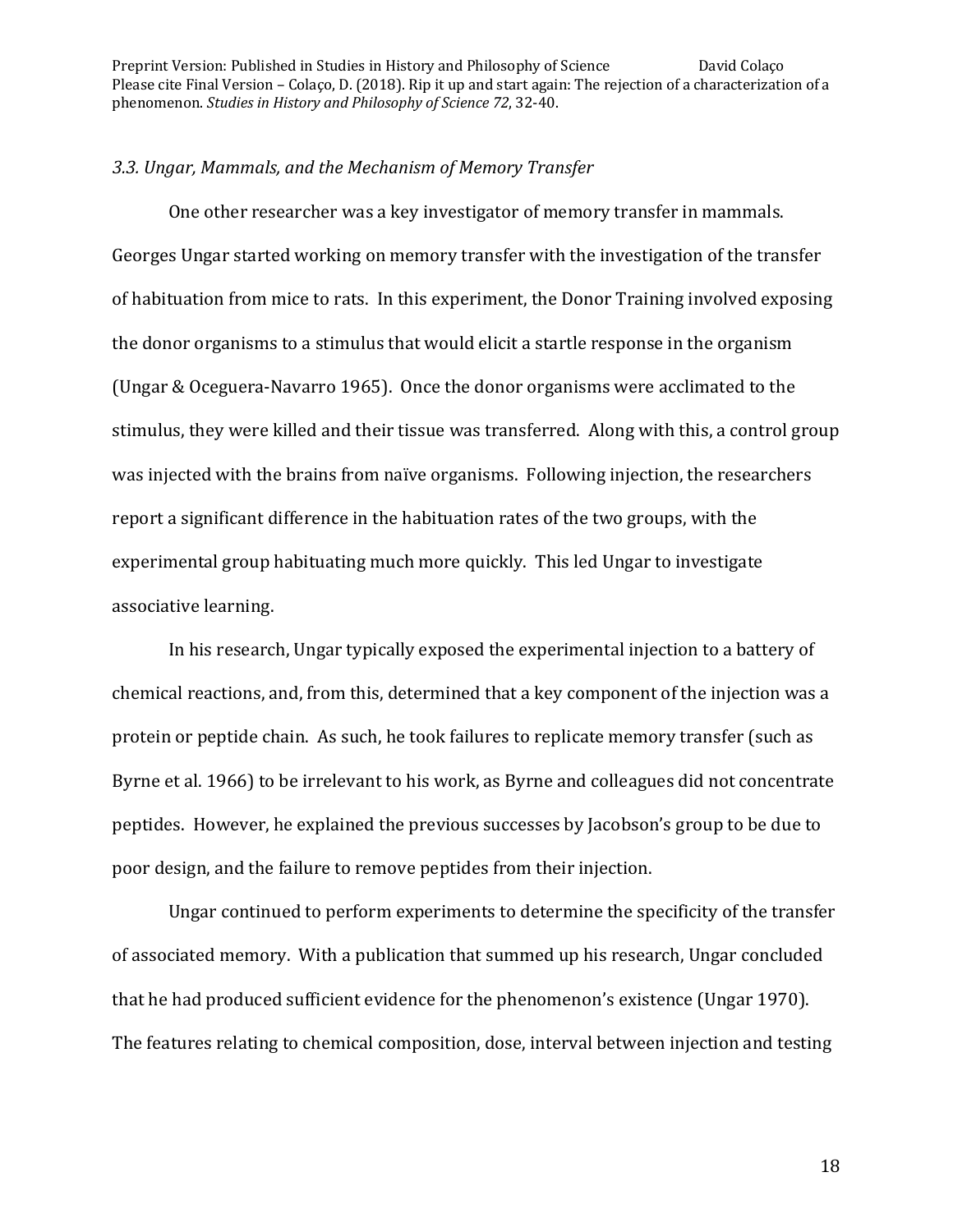Preprint Version: Published in Studies in History and Philosophy of Science David Colaço Please cite Final Version – Colaço, D. (2018). Rip it up and start again: The rejection of a characterization of a phenomenon. *Studies in History and Philosophy of Science* 72, 32-40. of receivers, and duration of donor training were taken by supporters to be features that

had not been controlled for in failures to replicate. However, Ungar also states:

The reliability of the method is limited because of the multiplicity of the factors determining success and failure. The experience accumulated in the last five years in many laboratories explains most of the past failures (1970, 162). 

This hedging of claims about memory transfer came at the same time as another series of failures to replicate: one in a new experimental context (Krech & Bennett 1971), and the other a direct replication of Ungar's protocol (Goldstein, Sheenan, & Goldstein 1971). With critics demanding "an experimental procedure which will yield consistently positive results in the hands of all qualified experimenters and in different laboratories", skeptics would not settle for "weak positive answers, only fitfully obtained, and only among a chosen few experimenters" (Krech & Bennett 1971, 161). For skeptics to endorse Ungar's results, he had to produce a more sophisticated experiment, or else modify his characterization of memory transfer.

To convince the skeptics, Ungar developed a large sample study to demonstrate the phenomenon (Ungar, Desiderio, & Parr 1972). Training rats and mice on dark avoidance, the project involved 4000 experimental subjects trained on the paradigm, whose brains were then prepared to isolate a peptide. Ungar believed this peptide to underwrite associative memory, and further believed its isolation and transmission from one organism to another via injection to be the mechanism underwriting memory transfer. The researchers report a significant difference in the dark-avoidance behaviors of the experimental group from both the group that received injections from untrained donors, and those who received no injections at all. Individual differences between the subjects are not reported, nor are controls on the experimental protocol except when relating to the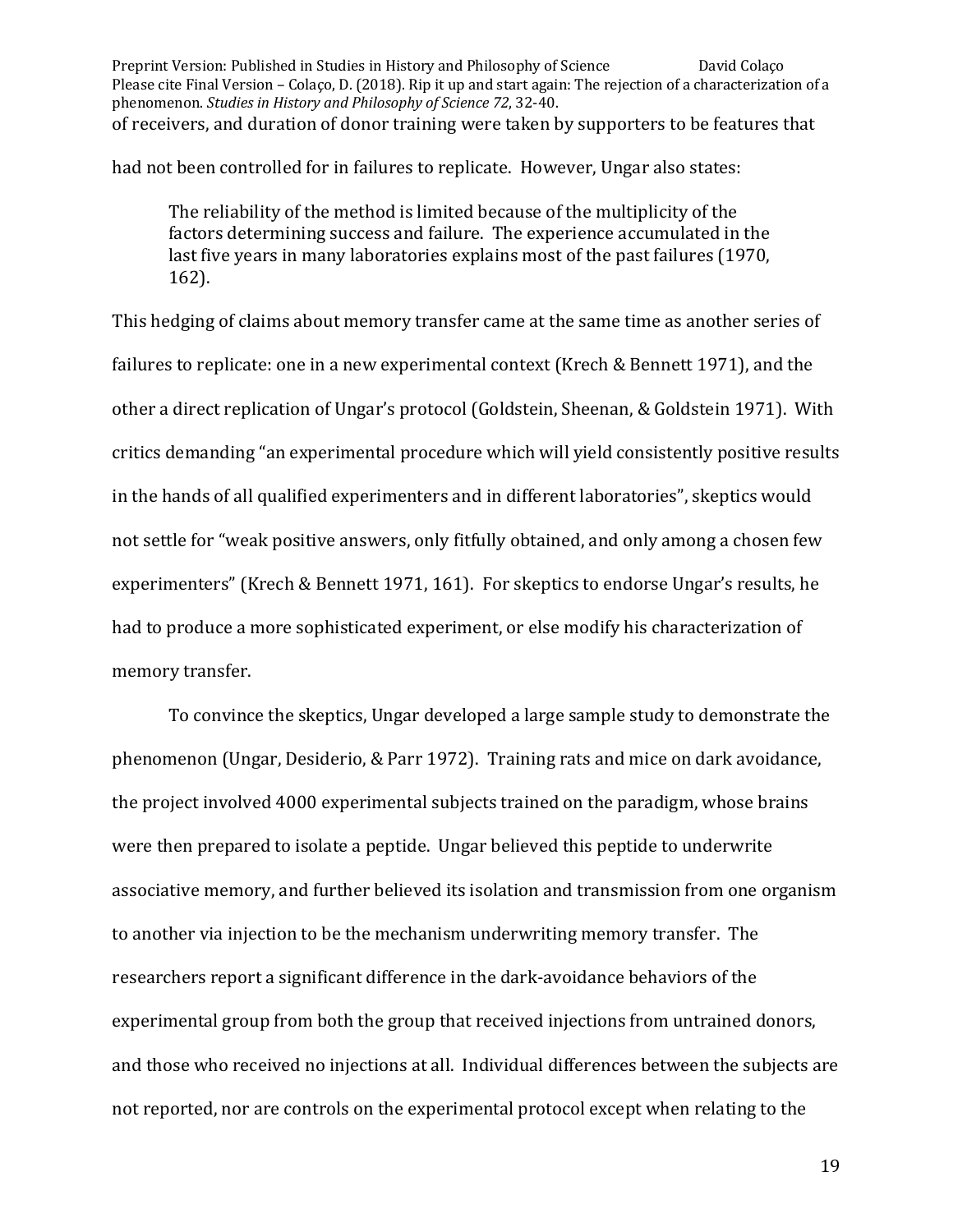Preprint Version: Published in Studies in History and Philosophy of Science David Colaço Please cite Final Version – Colaço, D. (2018). Rip it up and start again: The rejection of a characterization of a phenomenon. *Studies in History and Philosophy of Science* 72, 32-40. development and transfer of the peptide chemical. There was no investigation of the issues with previous memory transfer experiments.

Ungar's 1972 article was published with commentary from the reviewer Walter Stewart, as Ungar was not able to satisfy Stewart's reservations with the experiment. Stewart agreed that Ungar demonstrated the synthesis of the peptide that could potentially causally underwrite the alleged phenomenon, but that isolation of the brain material from the rodents was "so grave... that the authors' conclusions are more likely false than true" (Stewart 1972, 209). Furthermore, Stewart raises concerns about whether or not "the bioassay [can] be successfully repeated outside of [Ungar's] laboratory", and what conditions are "necessary to minimize its variability" (Stewart 1972, 209). In his commentary, Stewart challenges Ungar to reproduce the phenomenon and have other laboratories successfully use his protocol. He also mentions that Ungar's protocol is quite different from previous research, resulting in a worry that Ungar has not demonstrated if his work relates to previous successes and failures to demonstrate memory transfer. Ungar was never able to meet Stewart's challenge. He was never able to develop a protocol in which he or anyone else could consistently demonstrate memory transfer. This failure, in result, led researchers to not accept that he had provided evidence for the alleged phenomenon.

#### *3.4. Aftermath*

No supporter of memory transfer was able to provide a clear characterization of the phenomenon and the conditions under which it occurs. While modelers theorized about the phenomenon's implications, and experimentalists investigated its underlying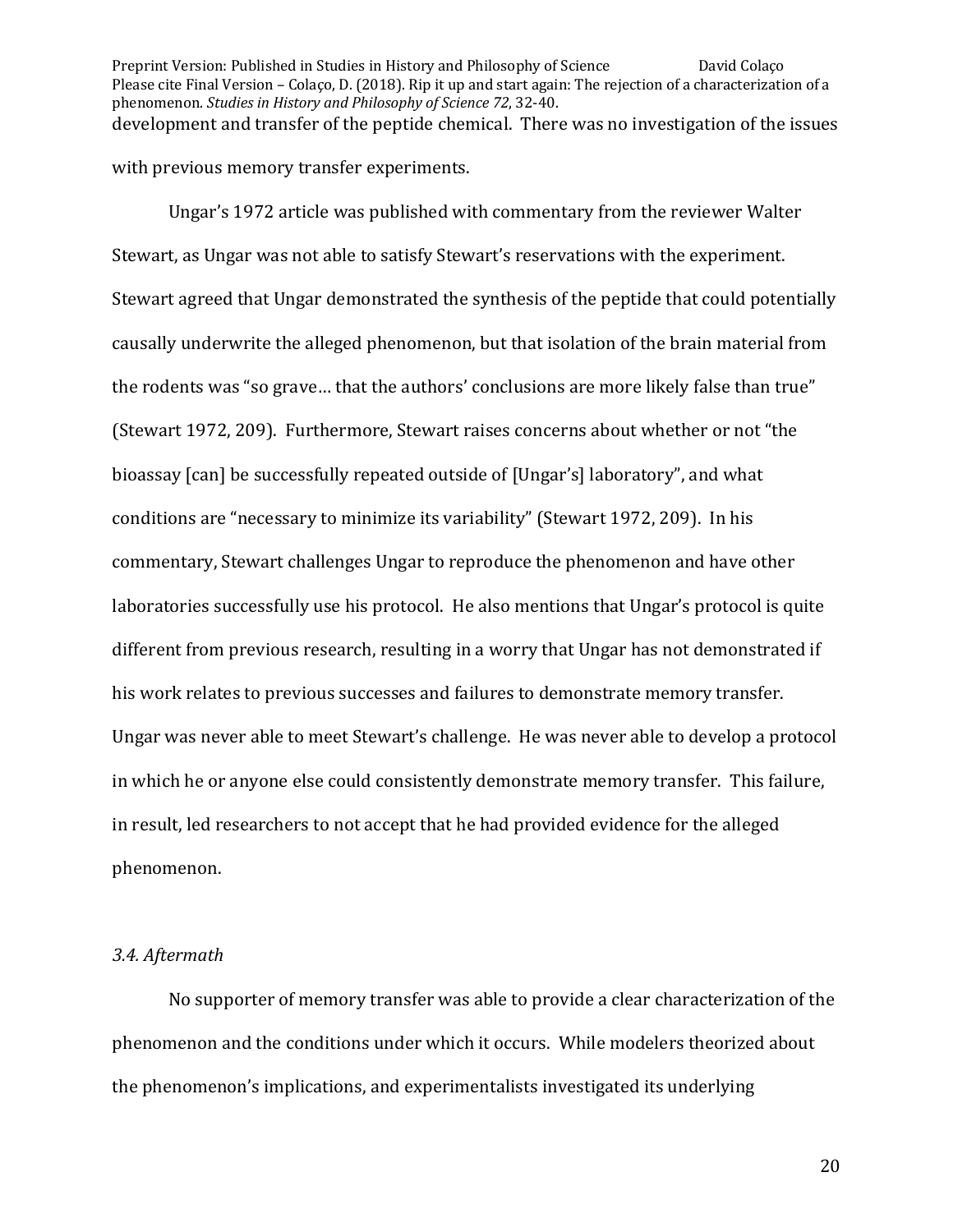Preprint Version: Published in Studies in History and Philosophy of Science David Colaço Please cite Final Version – Colaço, D. (2018). Rip it up and start again: The rejection of a characterization of a phenomenon. *Studies in History and Philosophy of Science* 72, 32-40. biochemical mechanisms, these projects were hampered by challenges to the

characterization of memory transfer. Supporters shared their frustrations. Louis Irwin states, "it was not confusion over the biochemical identity of the transfer factors or the debate over the behavioral specificity of the effect which most damaged the credibility of the transfer paradigm, but simply the unreliability of the phenomenon" (1978, 486). Thus, it was not an issue with determining the mechanistic underpinnings of memory transfer that doomed the research program; it was the persistent defeat of any evidence for the alleged phenomenon. Irwin goes on to say, "the phenomenon was by no means universally replicable, and many labs... failed to obtain satisfactory evidence for any form of transfer", and "even for the proponents of the transfer phenomenon, the magnitude of the effect was always marginal" (1978, 486).

McConnell turned out to be right that planarians can learn (Rilling 1996), though his protocol was not sophisticated enough to demonstrate it. Those working on the biochemistry of memory started again, to investigate memory without the baggage of memory transfer. Progress in this field was made, but later researchers did not return to the memory transfer research of the 1960s and the 1970s. Today, most researchers think that the study of memory transfer was flawed (Setlow 1997), and any transfer phenomenon that might exist would likely have a very different characterization.

#### **4. Rejecting the Characterization of a Phenomenon**

Issues with the experiments whose findings were thought to provide support for the characterization of the purported phenomenon precipitated the abandonment of the investigation of memory transfer. In this section, I analyze what issues like these indicate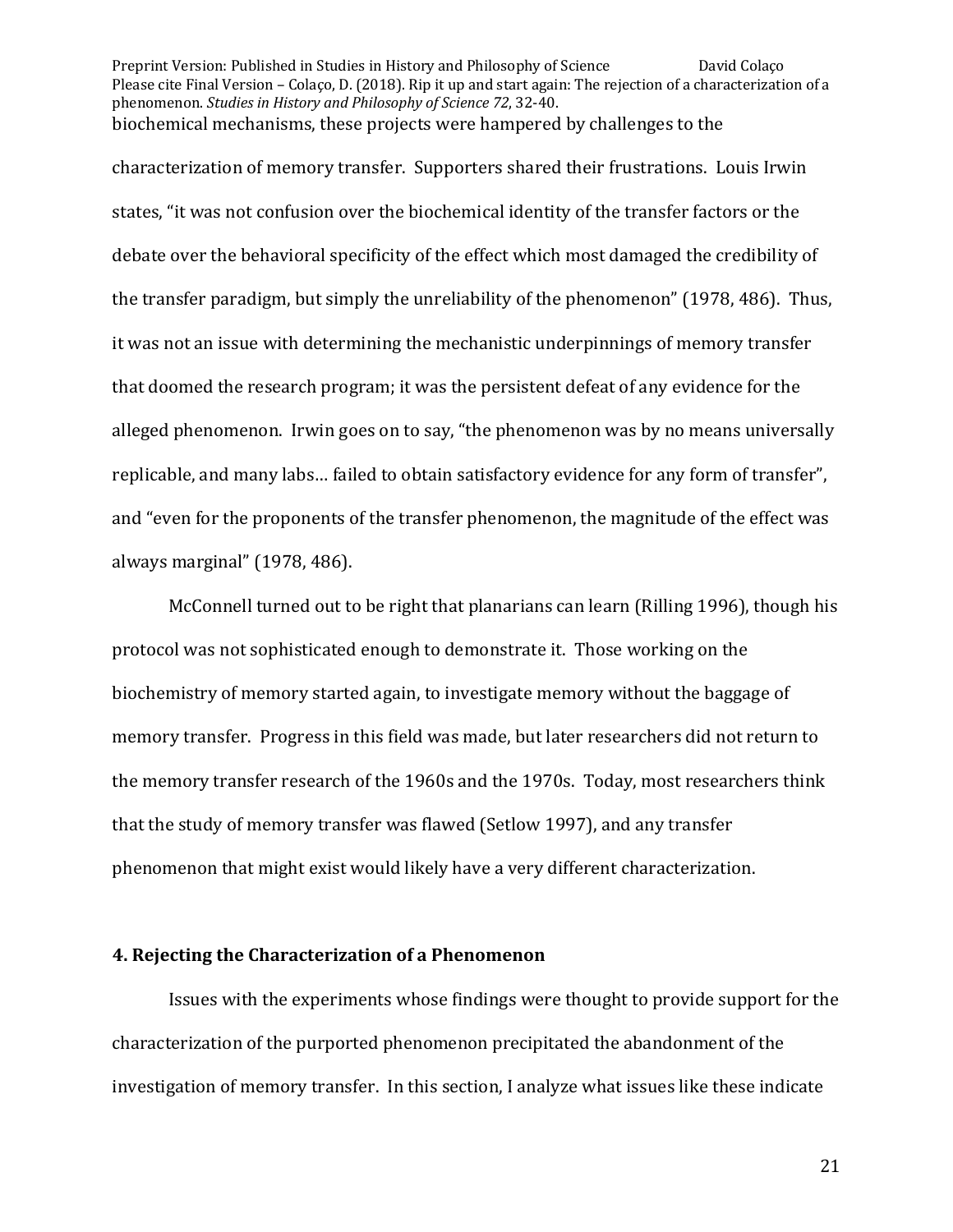Preprint Version: Published in Studies in History and Philosophy of Science David Colaço Please cite Final Version – Colaço, D. (2018). Rip it up and start again: The rejection of a characterization of a phenomenon. *Studies in History and Philosophy of Science* 72, 32-40. about the accuracy of a characterization of a phenomenon. I account for the evidential role of empirical findings in characterizing a phenomenon, and explain why many experiments were used to defeat evidence for the characterization of memory transfer.

## *4.1. Why Did Researchers Reject the Characterization of the Phenomenon?*

Proponents of memory transfer faced the challenge of reported failures to replicate the finding when the reported conditions of the experiment were reproduced. In response, the supporters developed new experiments, but were unsuccessful: additional failures to replicate were reported, which themselves replicated. The supporters did not determine if the phenomenon occurs under a more constraining set of conditions than originally specified: there was no test of whether memory transfer only occurred in certain organisms, with certain learning paradigms, with only non-associative forms of memory, or with only certain associated stimuli. It may be the case that these variables must be held fixed for memory transfer to occur, and thus should have to be included in the characterization to delimit the conditions under which the phenomenon occurs.

Failures to replicate – meaning that researchers reproduce the reported conditions of the experiment, but not the result – suggest that there is issue with the characterization of the conditions under which a phenomenon occurs. The findings produced in the original experiment may be due to conditions that were not reported and not reproduced in the replication attempt. As a result, researchers infer that the characterization fails to specify the conditions that precipitate the phenomenon, or it fails to specify some conditions that inhibit it. As unexplained failures become more common, researchers' skepticism of the accuracy of characterization of the phenomenon grows, which is one reason why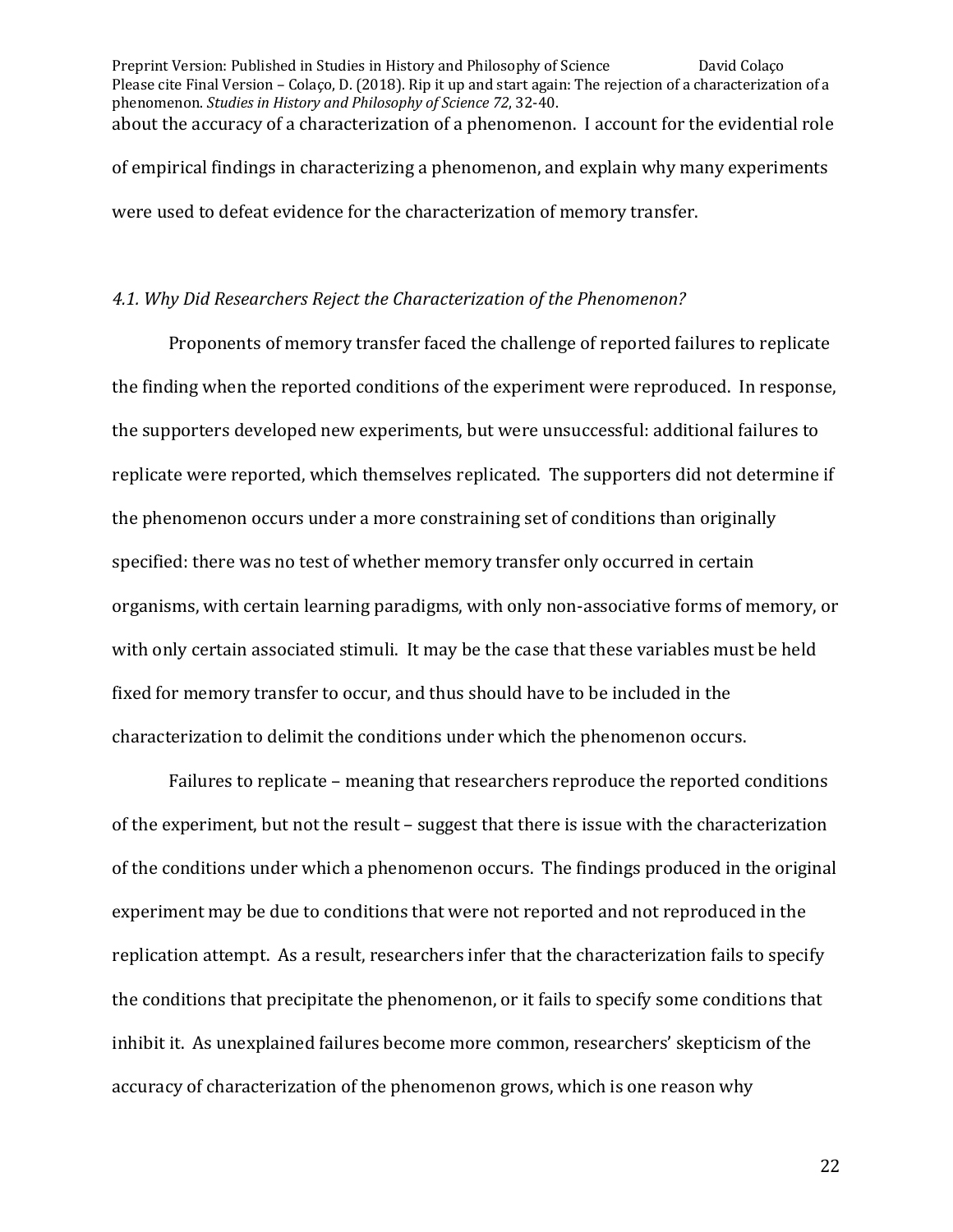Preprint Version: Published in Studies in History and Philosophy of Science David Colaço Please cite Final Version – Colaço, D. (2018). Rip it up and start again: The rejection of a characterization of a phenomenon. *Studies in History and Philosophy of Science* 72, 32-40. researchers abandoned memory transfer. The characterization of memory transfer may have had too great a scope, and was not recharacterized to indicate the narrow set of conditions under which the phenomenon may occur.

In addition, there was the issue of the identification of confounds in memory transfer research. These confounds were not thought to be constitutive of the phenomenon, but nevertheless appeared to be responsible for the findings thought to support the phenomenon's characterization. McConnell was unable to develop an experiment in which he could eliminate sensitization, Fierdingstad was unable to eliminate the features responsible for the reversal effect, and Ungar was unable to eliminate individual differences between his experimental subjects. Skeptics developed experiments that suggested that these features might be responsible for the findings obtained in memory transfer experiments. McConnell, Fjerdingstad, and Ungar may have discovered real phenomena, but these phenomena were not accurately described by the characterization of memory transfer.

The identification of confounds reveals a problem with the characterization of the features thought to constitute the phenomenon. In normal circumstances, researchers take data, the empirical findings from individual experiments, to provide a basis for inferring a phenomenon (Bogen & Woodward 1988). The occurrence of the phenomenon of interest is taken to be causally responsible for the data, and thus the data reflect the phenomenon's features. However, if there is a known confound that might be responsible for the findings, there is an alternative explanation for why researcher acquire the data that they do, undermining the inference from data to the characteristics of the phenomenon of interest. Researchers must determine whether the findings are indicative of the occurrence of the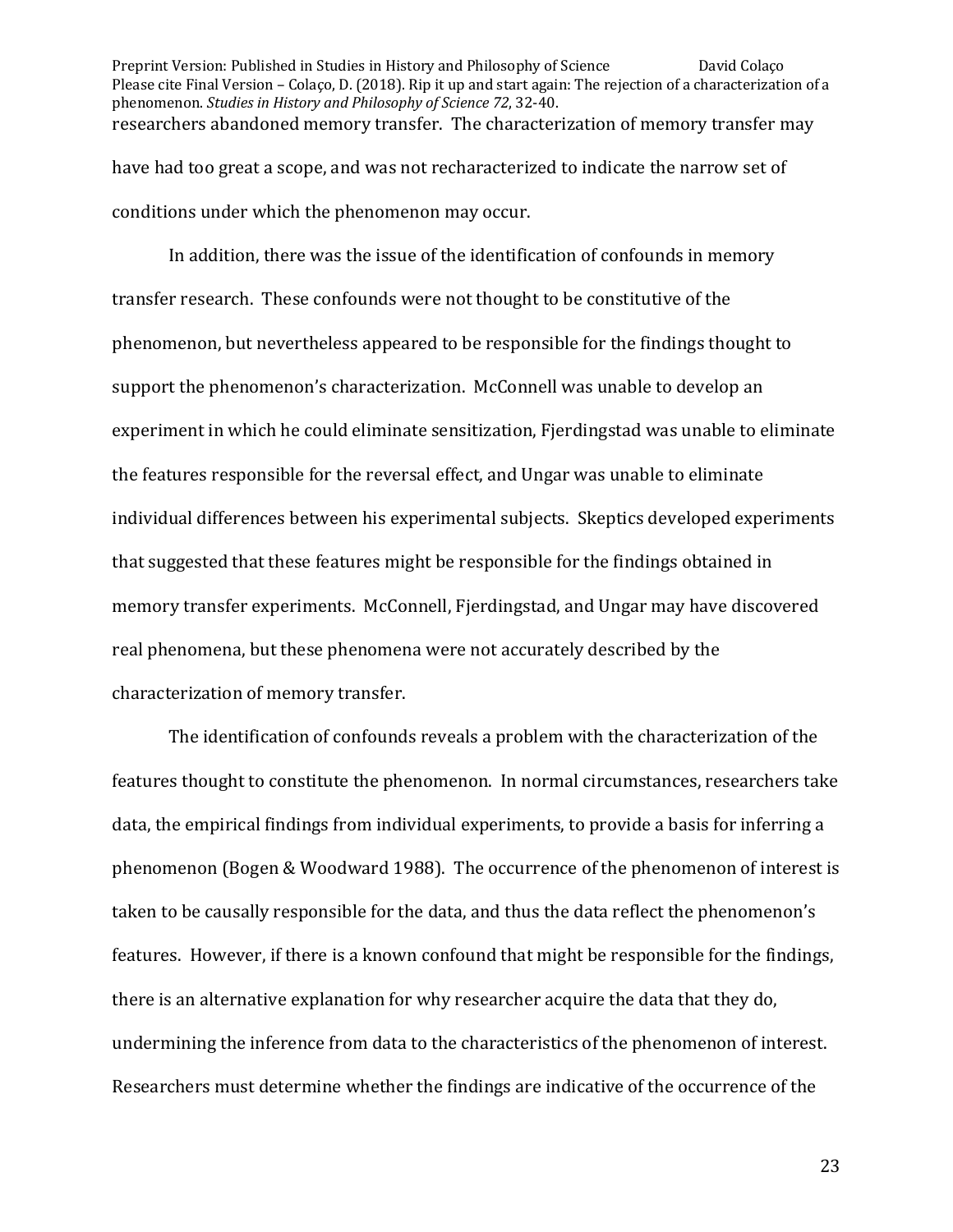Preprint Version: Published in Studies in History and Philosophy of Science David Colaço Please cite Final Version – Colaço, D. (2018). Rip it up and start again: The rejection of a characterization of a phenomenon. *Studies in History and Philosophy of Science* 72, 32-40. phenomenon of interest or of the feature that acts as a confound. Once it is identified, if researchers cannot produce consistent findings while simultaneously eliminating the presence of the confound, the initial findings are equivocal.

In the memory transfer case, the skeptics produced findings consistent with those from McConnell's experiments without the involvement of memory. This trend continued in research on mammals: confounds were identified, sometimes by the supporters themselves. To restore evidential support to the characterization of the phenomenon, supporters had to either eliminate the confounds that had been identified, or recharacterize the phenomenon so as to not rule out that something aside from memory transfer may be responsible for their findings. The supporters were unable to do the former, and unwilling to do the latter. In general, as a result of the identification of actual confounds relevant to experiments in which positive results are reported, researchers' skepticism of the accuracy of the characterization of the phenomenon grew. This is another reason why memory transfer was abandoned. The characterization of memory transfer may have been too specific; it did not indicate that the phenomenon might involve the interaction of different sets of features, each of which was consistent with the experimental results.

Thus, findings from multiple experiments provided different insight regarding the accuracy of the characterization of memory transfer. The proponents of the phenomenon neither resolved the issues that were put forward, nor modified the characterization of memory transfer. With no experimental support and no independent theoretical support, there was no reason for members of the research community to accept the phenomenon. Thus, the characterization of memory transfer was rejected.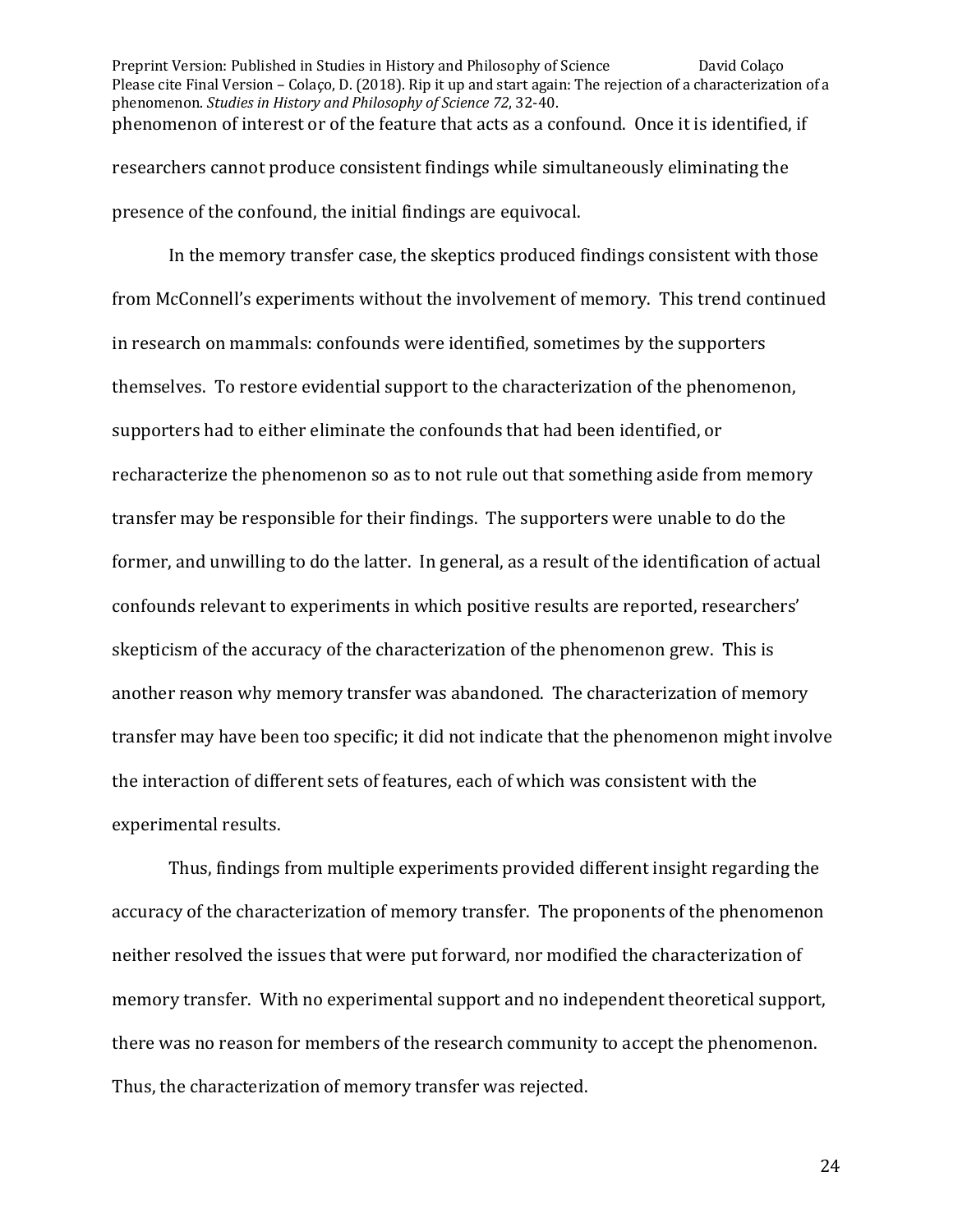# 4.2. Why Were Researchers Justified in Rejecting the Characterization of the Phenomenon?

The issues I have presented led researchers to reject memory transfer. However, one might question whether or not researchers were epistemically justified in their rejection. Collins and Pinch deny that there was sufficient reason to abandon memory transfer. They challenge the decisiveness of three articles they argue are cited as providing decisive evidence against memory transfer, each of which I mention in Section 3: the failure to reproduce planarian learning by Bennett and Calvin (1964), the failures to replicate by Byrne and colleagues (1966), and the reservations of Ungar's protocol by Stewart (1972). Collins and Pinch note that these publications "seemed decisive at the time", but "in retrospect they seem much less decisive" (1998, 24). Based on the evidential deficiencies of these articles, they conclude:

A determined upholder of the idea [of memory transfer] would find no published disproof that rests on decisive technical evidence. For such a person it would not be unreasonable or unscientific to start experimenting once more. Each negative result can be explained away while many of the positive ones have not been. We no longer believe in memory transfer but this is because we tired of it, because more interesting problems came along, and because the principal experimenters lost their credibility. Memory transfer was never quite disproved; it just ceased to occupy the scientific imagination (Collins & Pinch 1998, 25).

While Collins and Pinch do not characterize what counts as a "disproof that rests on decisive technical evidence", their position can be inferred from their discussion of the limitations of the three articles. They note that each article targets only a subset of the empirical research on memory transfer. They claim that Bennett and Calvin's criticisms of planarian learning are moot, because it was later determined that planarians can learn, and their criticisms do not apply to experiments that involve model organisms that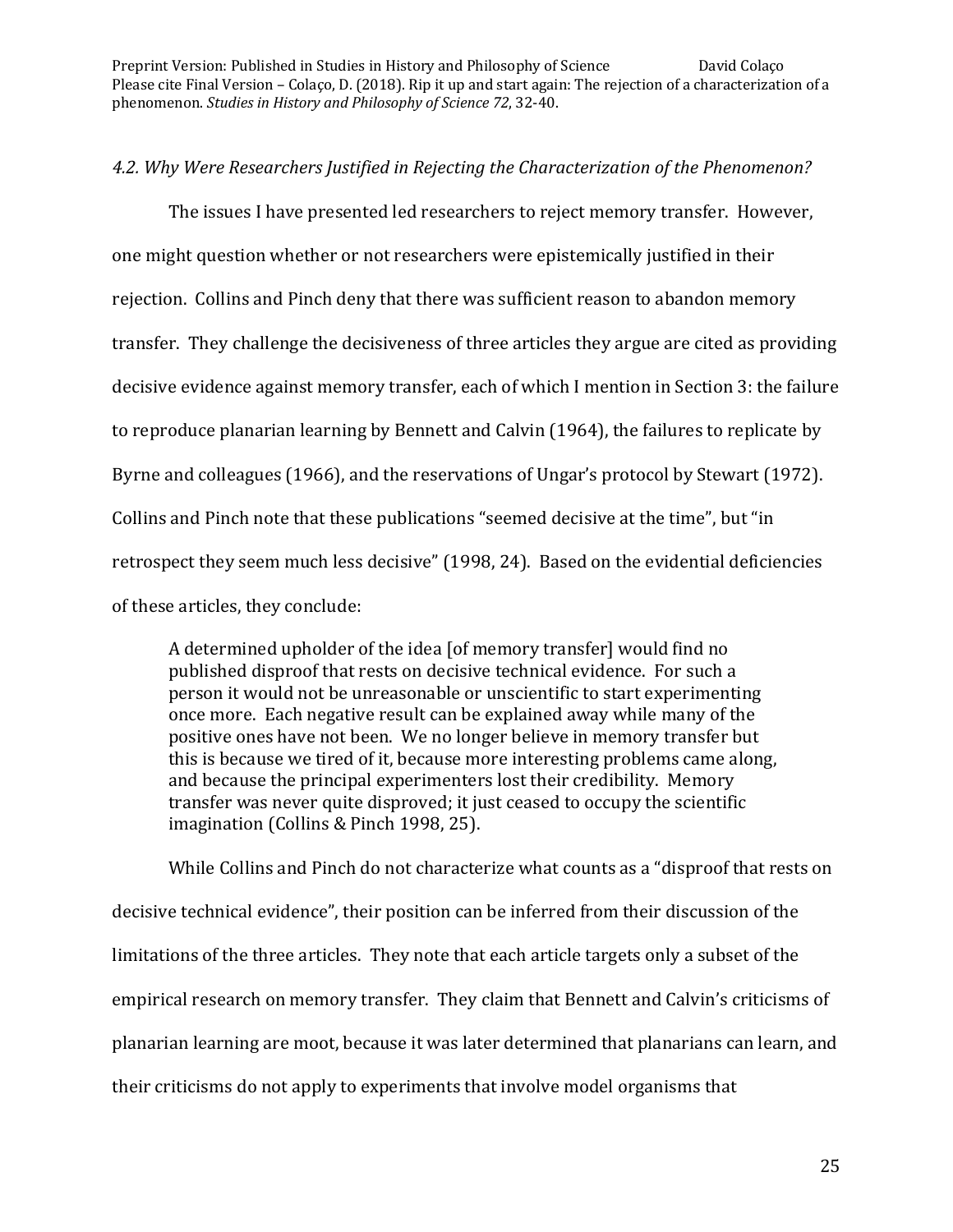Preprint Version: Published in Studies in History and Philosophy of Science David Colaço Please cite Final Version – Colaço, D. (2018). Rip it up and start again: The rejection of a characterization of a phenomenon. *Studies in History and Philosophy of Science* 72, 32-40. uncontroversially express associative learning. Likewise, they claim that the failures to replicate presented by Byrne and colleagues are irrelevant to research by Ungar, because his protocols were different than those developed by the laboratory of Jacobson, which Byrne and colleagues investigated. They address no specific limitation of Stewart's article, but it can be inferred that their argument is based on the fact that Stewart's reservations only apply to issues with Ungar's experiments.

Collins and Pinch's conclusion can be read in two different ways. It may be the case that their argument rests on the fact that some evidence for memory transfer was not "explained away". However, this is inconsistent with the history of memory transfer research I have presented: every major experiment thought to provide support for memory transfer was questioned in light of the failures to replicate and the identification of confounds, and other reported experiments were based on the designs of the major ones. Alternatively, it may be the case that their argument rests on the fact that the criticisms expressed in each article apply only to certain experiments whose findings were thought to provide evidence for the phenomenon as characterized. No criticism applies to the total sum of empirical research on memory transfer. Those working with mammalian model organisms "explained away" the issues with planarian experiments. Ungar "explained" away" the issues with experiments that did not involve the concentration of the peptides that he believed to underlie the memories that were transferred. It can be inferred that, to count as "disproof that rests on decisive technical evidence", researchers must demonstrate an issue that applies to all experiments whose findings are thought to provide evidential support for memory transfer. Alternatively, the skeptics must put forward an alternative hypothesis that is equally well supported by the proponents' empirical findings, and can be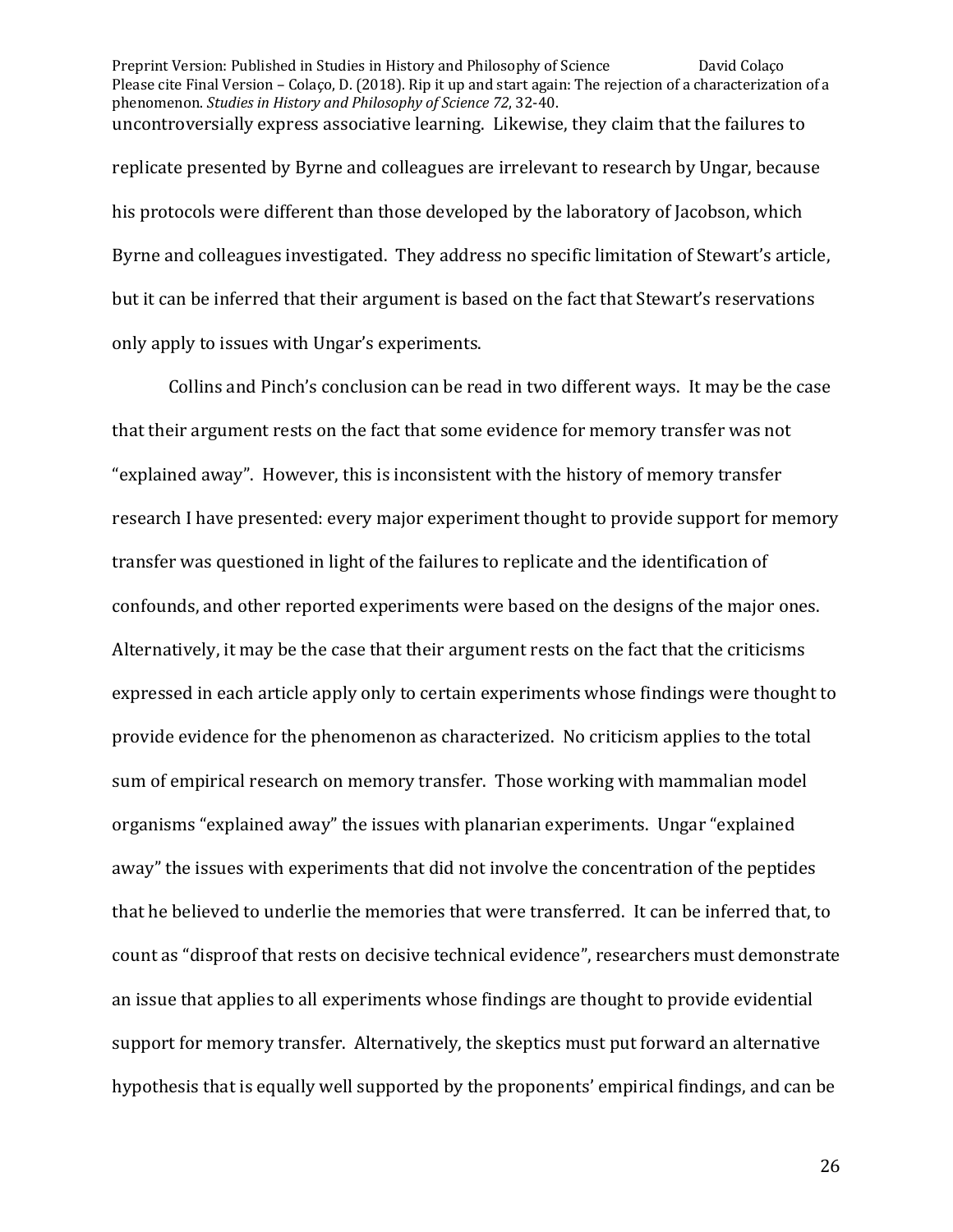Preprint Version: Published in Studies in History and Philosophy of Science David Colaço Please cite Final Version – Colaço, D. (2018). Rip it up and start again: The rejection of a characterization of a phenomenon. *Studies in History and Philosophy of Science* 72, 32-40. tested against claims about memory transfer in new experiments. This corresponds to the second strategy to provide reason to reject a characterization of memory transfer I introduced in Section 2.

I agree with this reading of Collins and Pinch's argument: the challenges to the characterization of memory transfer targeted specific features of individual experiments, none of which can be applied to research in the field as a whole. Likewise, even though Collins and Pinch fail to discuss many articles critical of memory transfer, I agree that no critical publication describes an issue that applies to all memory transfer experiments, and no alternative hypothesis was presented that is equally well supported by the empirical findings. However, I disagree with the conclusion that Collins and Pinch draw from these facts. 

Researchers were justified in their rejection of the characterization of memory transfer. Skeptics of memory transfer targeted the individual experiments that were used to produce the results that ostensibly demonstrated the phenomenon. The goal of the skeptics was to raise issues with each experiment whose findings were thought to provide evidence for memory transfer. Their strategy thus followed: reproduce the experiments, demonstrate issues with the experiments, and sever the evidential relationship between the findings from these experiments and the characterization of the phenomenon the findings were taken to support.

The skeptics reproduced the experiments in order to determine the relationship between the findings that were initially reported and the phenomenon's characterization. In the iterated experiments, they determined two kinds of things related to the issues in Section 4.1. First, they determined that the experiments did not produce findings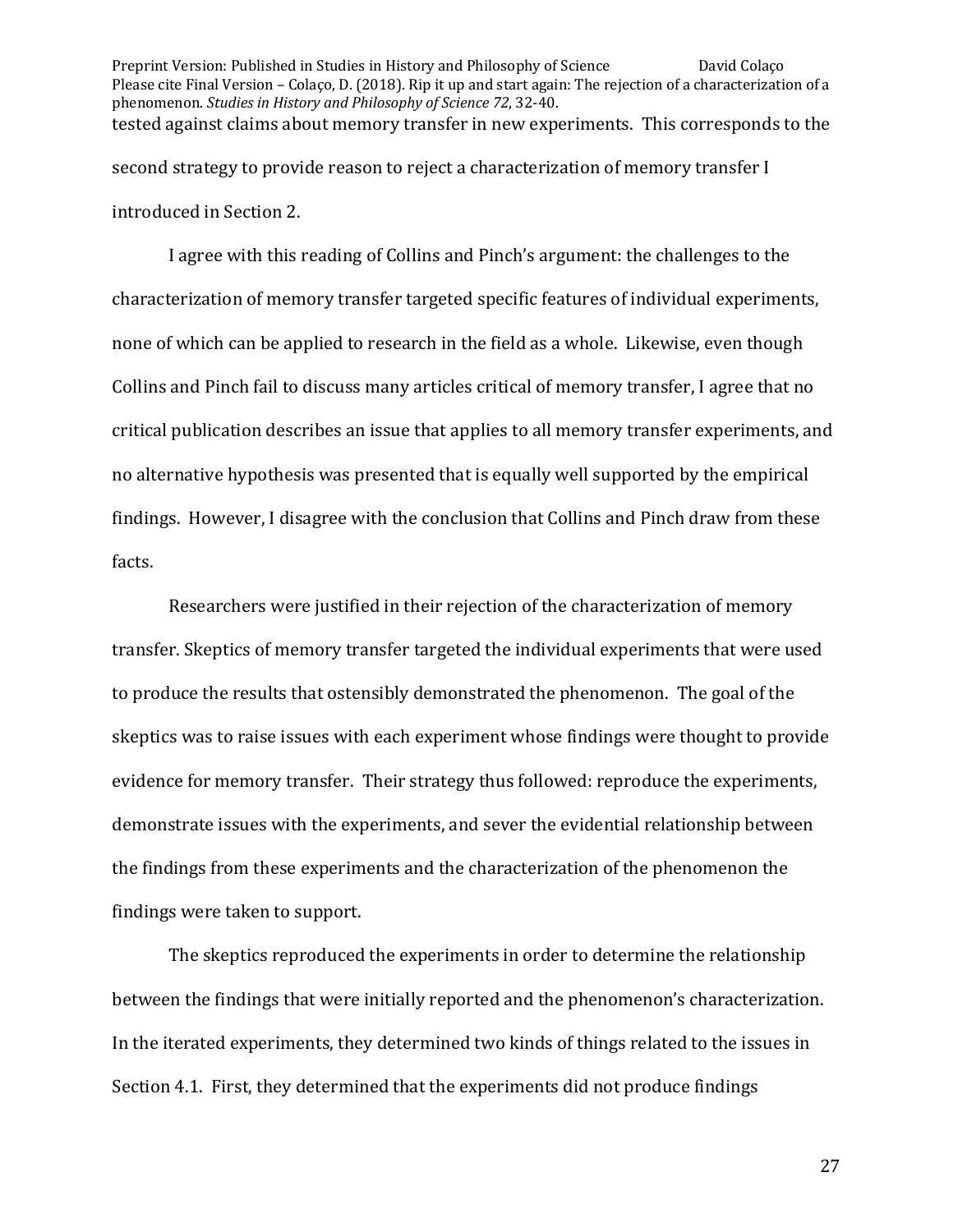Preprint Version: Published in Studies in History and Philosophy of Science David Colaço Please cite Final Version – Colaço, D. (2018). Rip it up and start again: The rejection of a characterization of a phenomenon. *Studies in History and Philosophy of Science* 72, 32-40. consistent with the features described in the characterization, despite the fact that the experiment was consistent with the conditions specified in the characterization. Second, they determined that the experiments involved features that could be responsible for the findings produced in the experiment, despite the fact that those features were not included in the characterization. Both issues suggest that the inference thought to be warranted by the findings from the original experiments  $-$  that they had demonstrated the phenomenon - is not warranted.

Aspects of the skeptics' strategy can be compared to the role of internalist epistemic defeaters in accounts of human reasoning and the analysis of knowledge. Epistemologists have claimed that knowledge claims are defeasible, meaning that the justification for a knowledge claim can be defeated by the acquisition of new evidence about the relationship between the claim and what is thought to justify it (Chisholm 1966). Likewise, cognitive scientists characterize the architecture of reasoning by determining the reasons individuals have for belief and the defeasibility of these reasons. A succinct characterization of defeaters in reasoning comes from John Pollock:

R is a defeater for P as a prima facie reason for Q if and only if P is a reason for S to believe Q and R is logically consistent with P but  $(P & R)$  is not a reason for S to believe Q... R is an *undercutting defeater* for P as a prima facie reason for S to believe Q if and only if R is a defeater and R is a reason for denying that P wouldn't be true unless  $0$  were true (1987, 484-485, my emphasis).

If an individual believes a conclusion for a certain reason, an undercutting defeater is one that is consistent with the reason, but attacks "the connection between the reason and the conclusion" (Pollock 1987, 485). For example, the belief that an object is red because one perceives it to be red is defeated by the discovery that the object is illuminated by a red light. The undercutting defeater does not entail that the object is not red, but it is a reason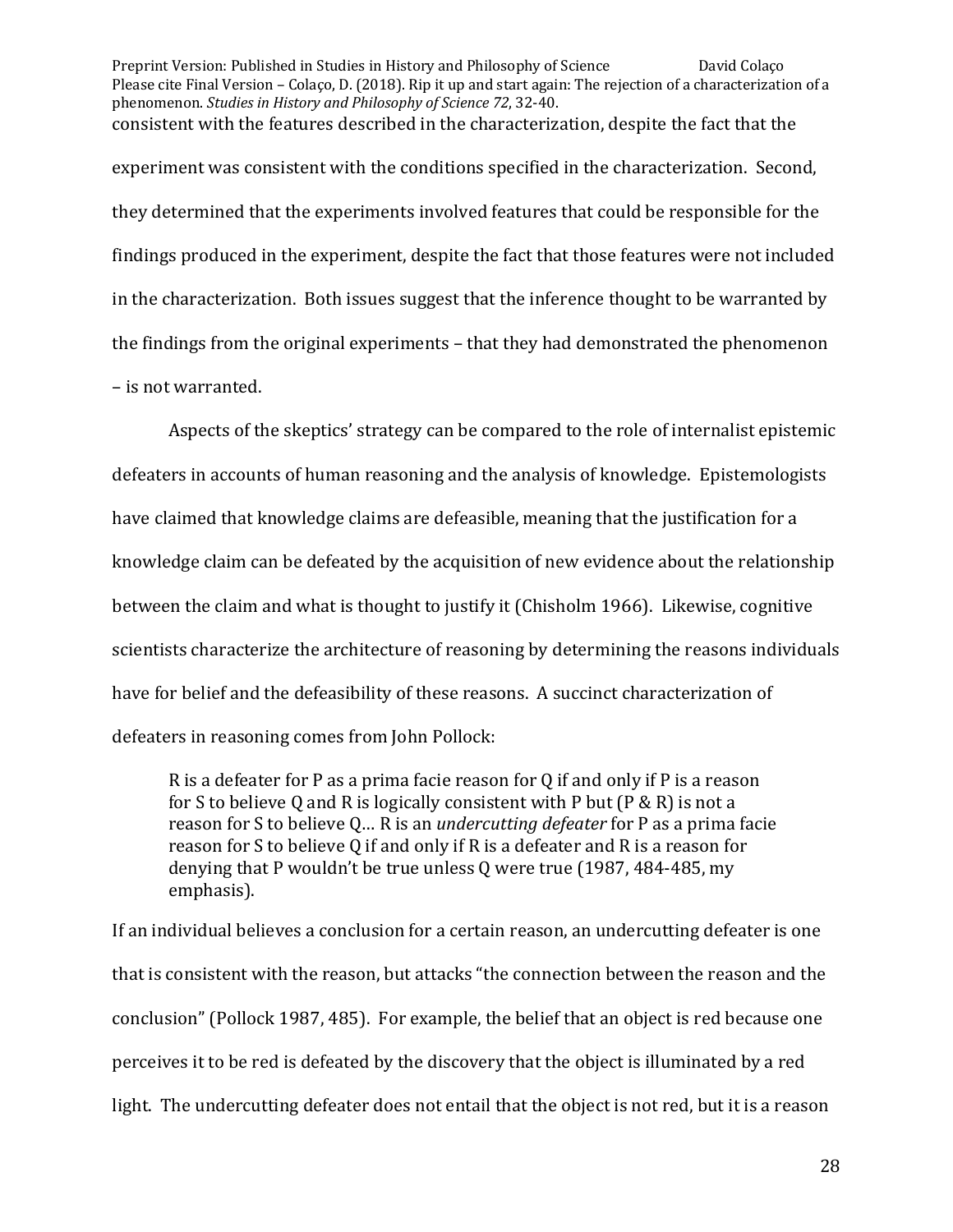Preprint Version: Published in Studies in History and Philosophy of Science David Colaço Please cite Final Version – Colaço, D. (2018). Rip it up and start again: The rejection of a characterization of a phenomenon. *Studies in History and Philosophy of Science* 72, 32-40. to deny that it would not look red unless it were actually red. In this way, it defeats the evidential relationship between the conclusion and the reason provided to support the conclusion. 

The idea of undercutting defeaters can be applied to the strategy of characterizing phenomena. Researchers accept characterizations of phenomena upon the assessment of empirical findings that are taken to support these characterizations. This is because the occurrence of the phenomenon is thought to be responsible for the findings that researchers acquire. Undercutting defeaters undermine the evidential relationship between findings and a characterization. They provide reason to think that the occurrence of the phenomenon may not be responsible for the findings initially taken to support its characterization. Researchers who are skeptical of a phenomenon's characterization can actively seek to determine whether or not there are undercutting defeaters for the findings that are thought to support the characterization. To the extent that they can discover defeaters, they can undermine inferring the phenomenon from the empirical findings thought to support it. This is the defeater strategy.

Skeptical researchers employed the defeater strategy to systematically undermine all empirically motivated reason to accept the characterization of memory transfer. The undercutting defeaters in this case were the findings related to the failures to replicate, and the findings related to the identification of confounds. Each set of negative findings is an undercutting defeater for evidence for the characterization of memory transfer, as each provides reason to think that the features or conditions specified in the characterization of memory transfer may not be responsible for the experimental findings thought to support its characterization. Every major memory transfer experiment was challenged, and every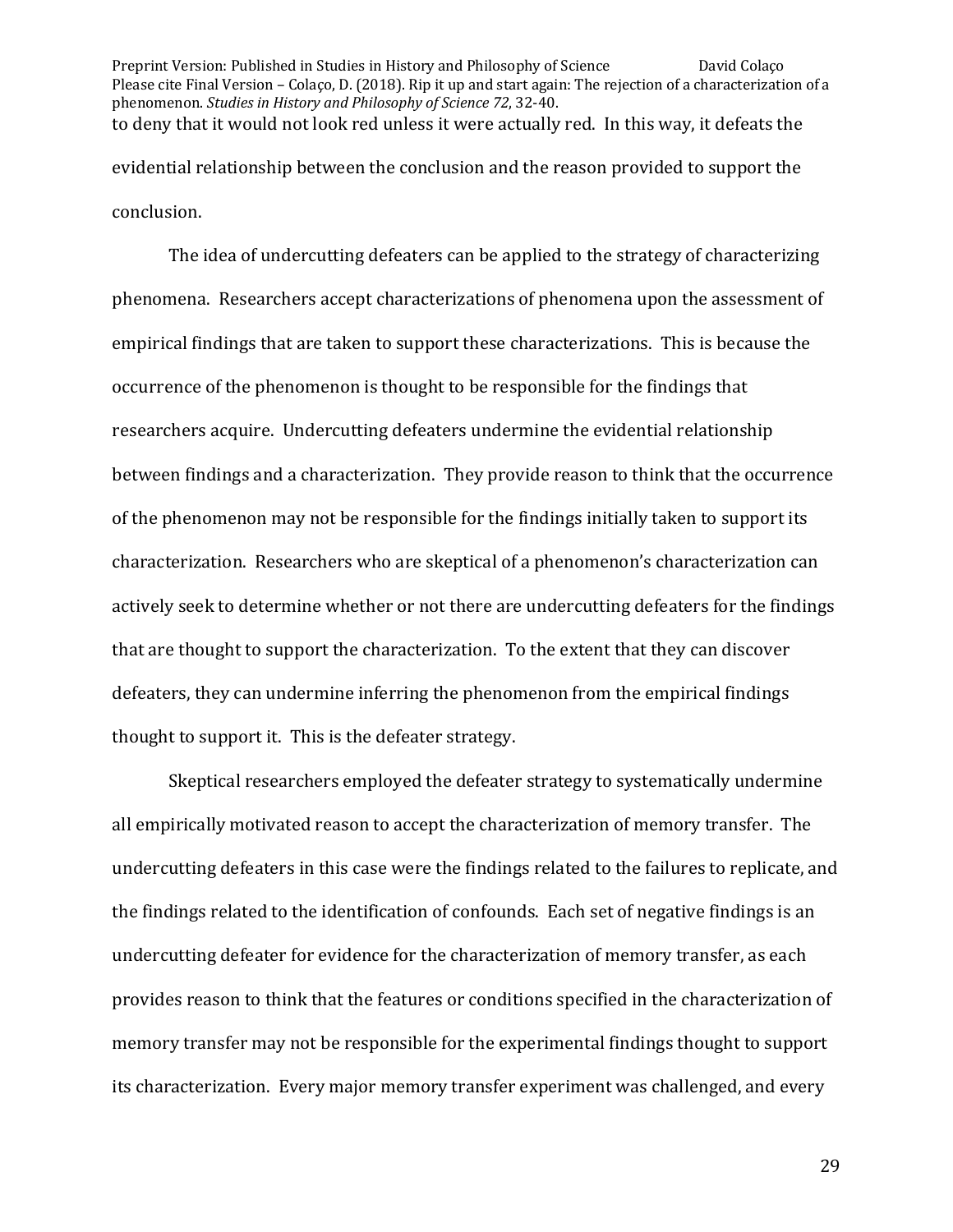Preprint Version: Published in Studies in History and Philosophy of Science David Colaço Please cite Final Version – Colaço, D. (2018). Rip it up and start again: The rejection of a characterization of a phenomenon. *Studies in History and Philosophy of Science* 72, 32-40. reported positive finding was undercut by identified confounds and failures to replicate.

Thus, for every finding thought to provide evidence for memory transfer, an undercutting defeater was presented. Each defeater relates to a particular experimental attempt to demonstrate memory transfer. However, as a collection, the defeaters provide sufficient reason to think that there was no undefeated empirical evidence to accept the characterization of memory transfer. It was not merely the possibility of defeaters that undercuts evidence for the characterization of the memory transfer, as all empirical evidence is defeasible. It was the actual collection of findings that are undercutting defeaters of evidence for a characterization of memory transfer that plays this role.

The defeater strategy was appropriate in a case like memory transfer. This is due to the fact that many experiments were performed in the various memory transfer projects, whose findings were thought to provide evidence for memory transfer. The experiments were different, involving both differences in protocol and model organism. Skeptics suggested alternative explanations for the positive findings, but these explanations were sensitive to particular aspects of the protocol or organism involved. Thus, the issues related to McConnell's protocols were very different than the issues related to the work of Ungar, Jacobson, Rosenblatt, or Fjerdingstad. The fact that there was not a single factor that was responsible for all previous findings means that skeptical researchers were not able to develop an experiment that proved that any single factor, rather than the occurrence of memory transfer, was responsible for all findings. Instead, they challenged each experiment thought to demonstrate the phenomenon individually, and undercut every empirical finding thought to support its characterization.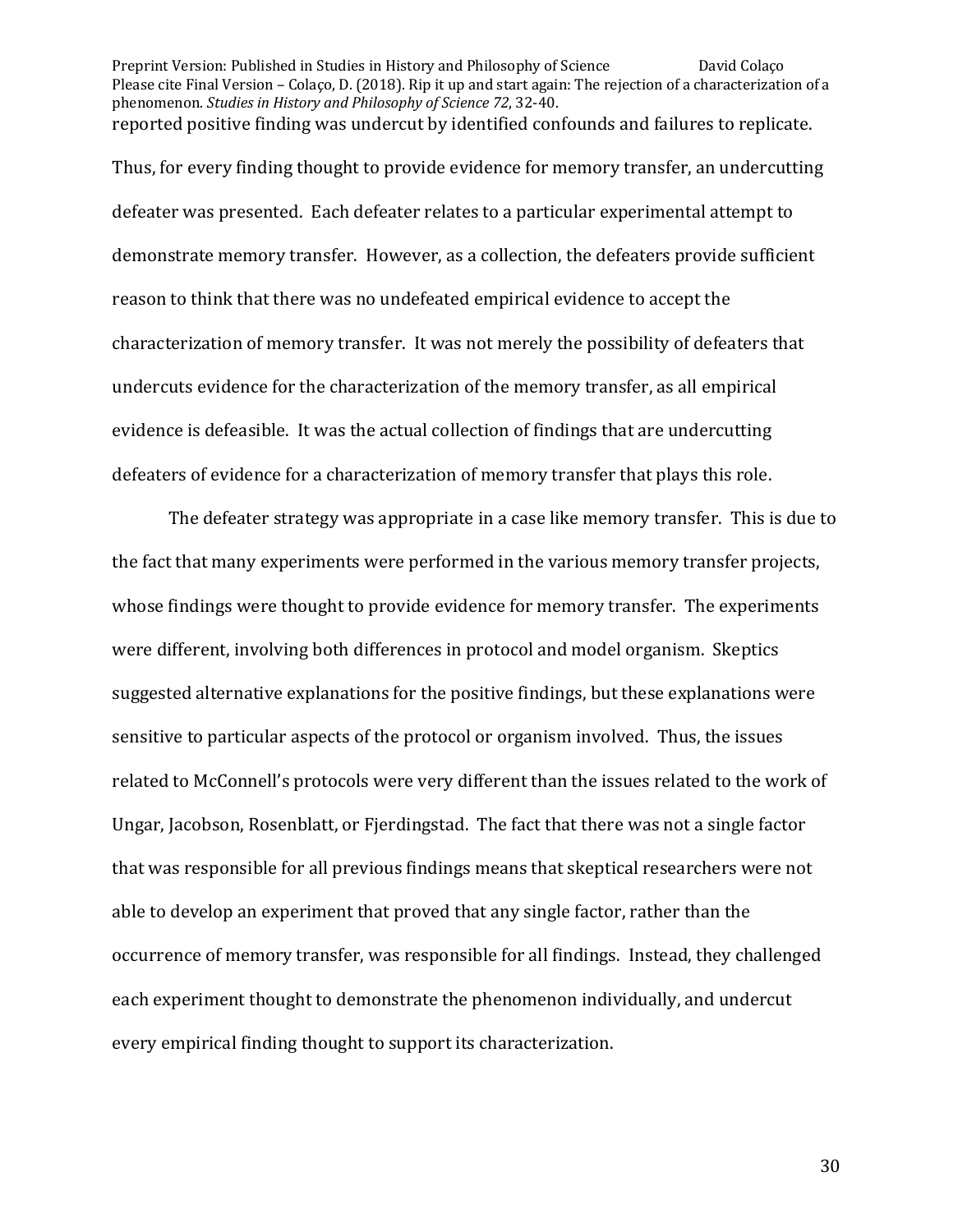Collins and Pinch are right that it would not be unscientific for researchers to begin again to search for memory transfer. Analogous to the fact that an undercutting defeater does not entail the falsity of the conclusion whose reason is undercut, defeaters do not rule out the possibility that there exists a phenomenon with features in the vague vicinity of what had been characterized. However, there is no reason to accept that the phenomenon occurs as characterized. More importantly, it would be unscientific to use the very same experiments described by supporters of memory transfer to rekindle investigation, due to issues with the reported conditions and identified confounds. It would take new techniques and protocols to renew the search for a phenomenon that is something like memory transfer.

The defeater strategy employed in research on memory transfer reflects a more general characterization of when researchers have reason to reject the characterization of a scientific phenomenon despite evidence that initially appears to support it. A characterization of a phenomenon ought to be accepted if there are empirical findings that provide reason to support it. If undercutting defeaters challenge the evidential role of the findings for the characterization of the phenomenon in question, and experiments that were thought to demonstrate the phenomenon are equivocal, then the empirical support for the characterization is reduced. If the empirical findings provide reason to accept the phenomenon as characterized, then it ought to be rejected if this reason is undermined. The effectiveness of the defeater strategy rests on challenging a characterization of a phenomenon by providing reason to think that the experiments whose findings are thought to provide support for the characterization are faulty, and lack the requisite sophistication to infer the occurrence of a phenomenon from its findings. More than providing evidence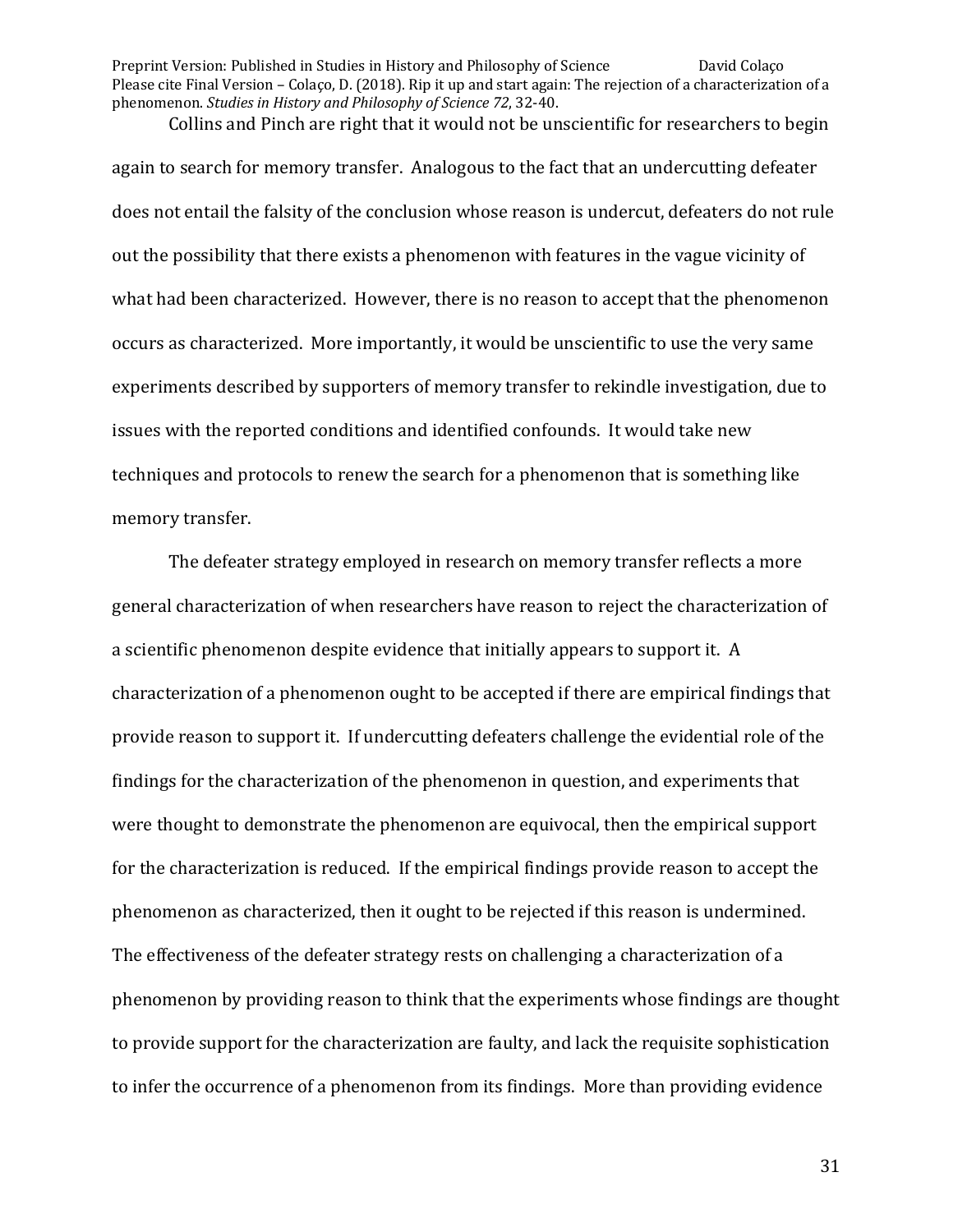Preprint Version: Published in Studies in History and Philosophy of Science David Colaço Please cite Final Version – Colaço, D. (2018). Rip it up and start again: The rejection of a characterization of a phenomenon. *Studies in History and Philosophy of Science* 72, 32-40. against the accuracy of the characterization of a phenomenon, this strategy provides a

means to challenge evidence put forward in the characterization's favor.

# **5. Conclusion**

In this paper, I have analyzed an episode from the history of science in which there was a rejection of the characterization of a scientific phenomenon despite initially promising empirical findings. Proponents of memory transfer produced findings that were thought to support the characterization of the phenomenon. The issues with the experiments in which the findings were produced ultimately precipitated the rejection of the phenomenon as characterized. The experimental strategy employed by skeptics of the reality of the alleged phenomenon exploited the defeasible evidential relationship between the characterization of memory transfer that proponents accepted, and the empirical findings that served as reasons to accept it. My analysis of the memory transfer case provides a novel way to think about the assessment of scientific evidence. New experimental findings can defeat the evidence provided for a characterization of a phenomenon. This provides reason to reject the characterization, even if, as Collins and Pinch note, no one of the new experiments is individually decisive.

## **References**

- Babich, F., Jacobson, A., Bubash, S., & Jacobson, A. (1965). Transfer of a response to naive rats by injection of ribonucleic acid extracted from trained rats. *Science*, 149(3684), 656-657.
- Bennett E. (1970). Comments on The planarian controversy. In *Molecular approaches to learning and memory* (p. 151).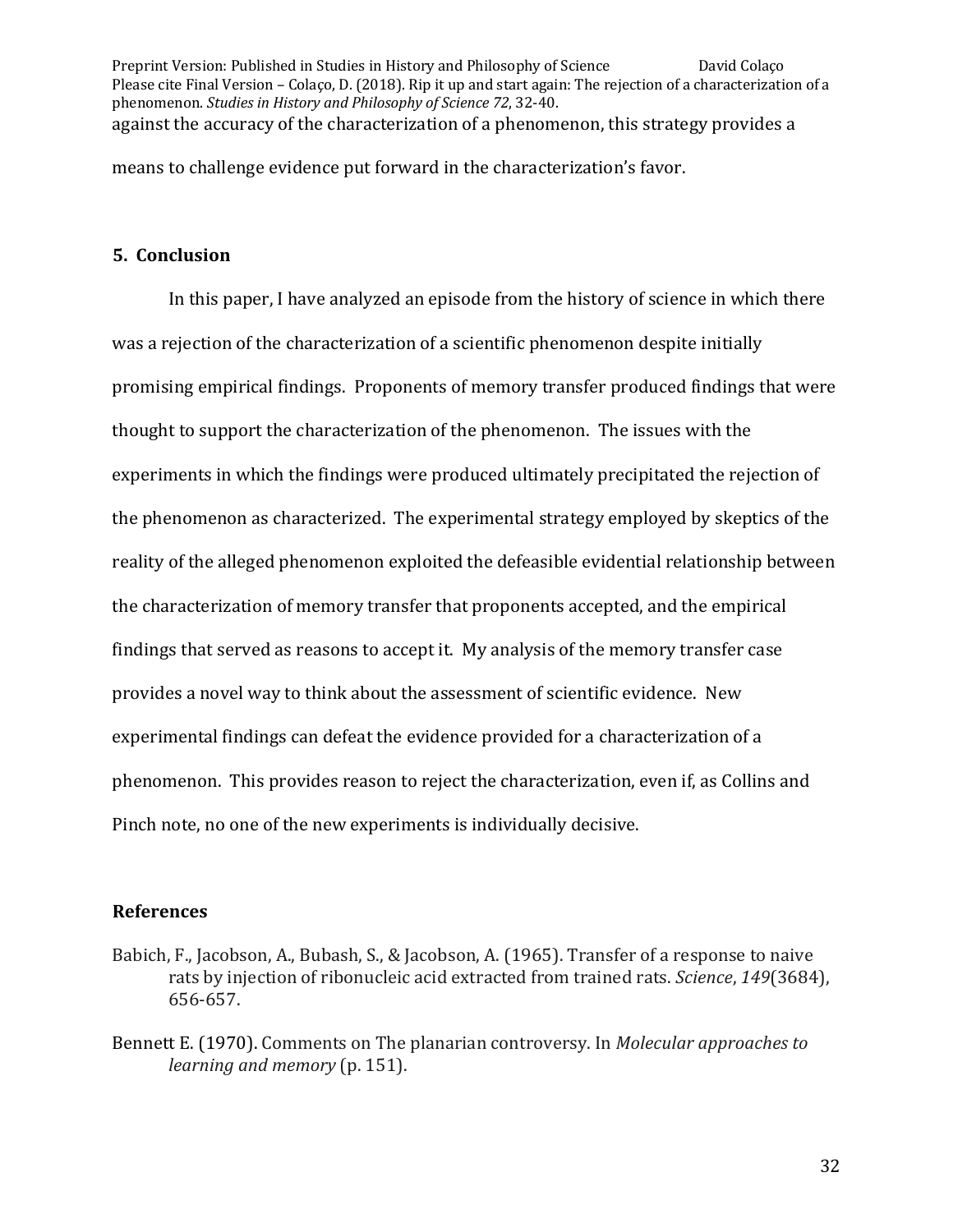- Bennett, E., & Calvin, M. (1964). Failure to train planarians reliably. *Neurosciences Research Program Bulletin, 2(4), 3-24.*
- Bogen, J., & Woodward, J. (1988). Saving the phenomena. *The Philosophical Review*, 97(3), 303-352.
- Byrne, W., Samuel, D., Bennett, E., Rosenzweig, M., Wasserman, E., Wagner, A., ... & Fenichel, R. (1966). Memory transfer. *Science 153*, 635-636.
- Chisholm, R. M. (1966). *Theory of knowledge*. Englewood Cliffs: Prentice-Hall.
- Collins, H. & Pinch, T. (1998). *The golem: What you should know about science*. Cambridge University Press.
- Craver, C., & Darden, L. (2013). *In search of mechanisms: Discoveries across the life sciences.* University of Chicago Press.
- Fjerdingstad, E. (1971). *Chemical transfer of learned information*. Amsterdam: North-Holland Publishing Co.
- Goldstein, A., Sheehan, P., & Goldstein, J. (1971). Unsuccessful attempts to transfer morphine tolerance and passive avoidance by brain extracts. *Nature* 211, 1160-1163.
- Hacking, I. (1983). *Representing and Intervening: Introductory topics in the philosophy of natural science.* Cambridge: Cambridge University Press.
- Halas, E., James, R., & Stone, L. (1961). Types of responses elicited in planaria by light. *Journal of comparative and physiological psychology,* 54(3), 302.
- Halas, E., James, R., & Knutson, C. (1962). An attempt at classical conditioning in the planarian. *Journal of comparative and physiological psychology*, 55(6), 969.
- Irwin, L. (1978). Fulfillment and frustration: the confessions of a behavioral biochemist. *Perspectives in biology and medicine, 21(4), 476-491.*
- Krech, D., & Bennett, E. (1971). Interbrain information transfer: a new approach and some ambiguous data. In *Chemical transfer of learned information* (pp. 143-163). Amsterdam: North-Holland Publishing Co.

McConnell, J. (1962). Memory transfer via cannibalism in planaria. *J. Neuropsychiat*, 3, 1-42.

*- - -.* (1965). *A manual of psychological experimentation on planarians.* Ann Arbor: Worm Runner's Digest.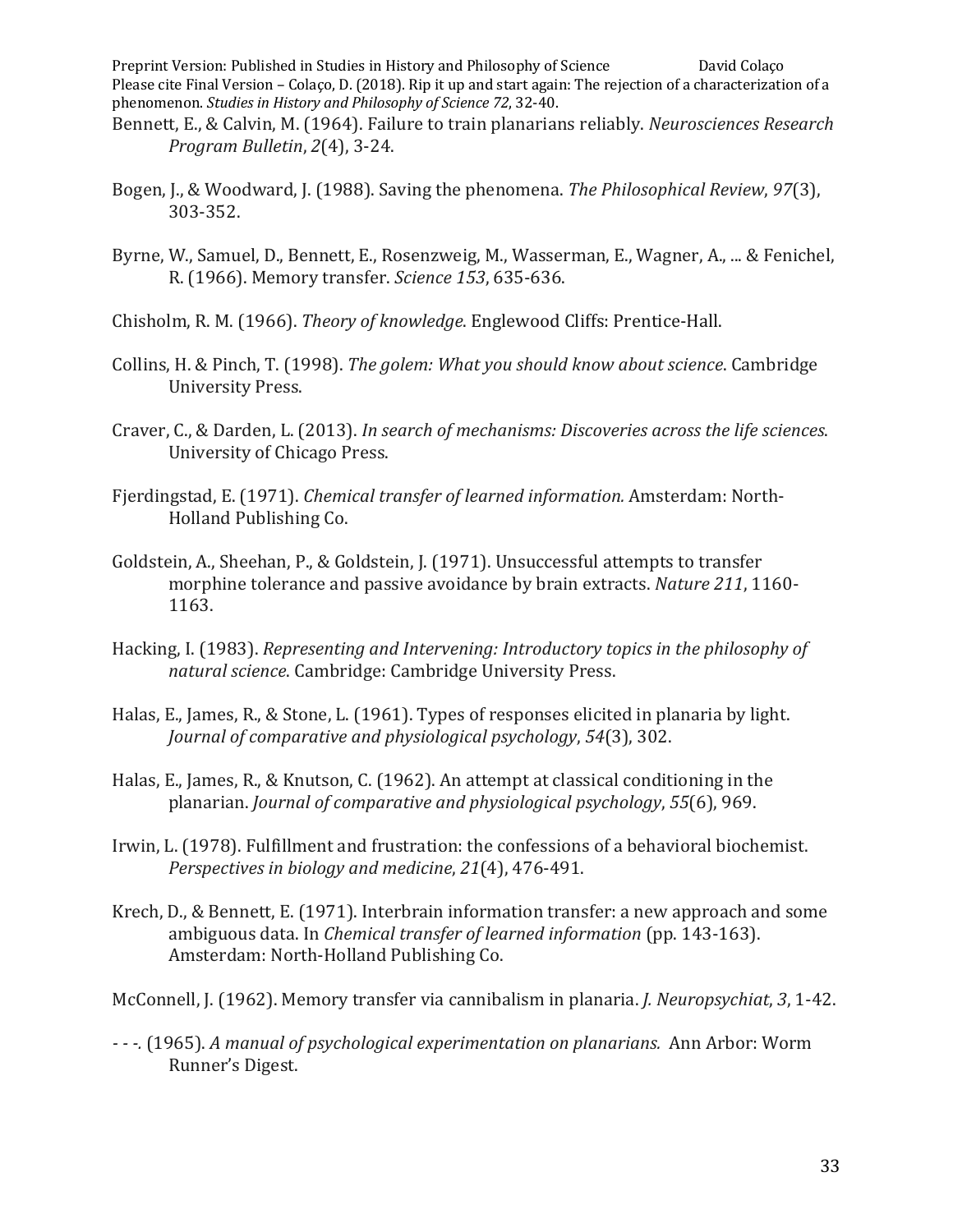- Nissen, T., Røigaard-Petersen, H., & Fjerdingstad, E. (1965). Effect of ribonucleic acid (RNA) extracted from the brain of trained animals on learning in rats (II). *Scandinavian journal of psychology*,  $6(2)$ , 265-272.
- Pollock, J. L. (1987). Defeasible reasoning. *Cognitive science*, 11(4), 481-518.
- Rashevsky, N. (1968). Some possible theoretical implications of experiments on the chemical transfer of memory. *Bulletin of Mathematical Biology*, 30(2), 341-349.
- Rilling, M. (1996). The mystery of the vanished citations: James McConnell's forgotten 1960s quest for planarian learning, a biochemical engram, and celebrity. *American Psychologist*, *51*(6), 589.
- Rosenblatt, F. (1967). Recent work on theoretical models of biological memory. In *In Computer and Information Sciences-II.* New York: Academic Press.
- Rosenblatt, F., Farrow, J., & Herblin, W. (1966). Transfer of conditioned responses from trained rats to untrained rats by means of a brain extract. *Nature*, 209(5018), 46-48.
- Rosenblatt, F., Farrow, J., & Rhine, S. (1966a). The transfer of learned behavior from trained to untrained rats by mean of brain extracts. I. *Proceedings of the National Academy of Sciences*, *55*(3), 548-555.
- - -. (1966b). The transfer of learned behavior from trained to untrained rats by means of brain extracts. II. *Proceedings of the National Academy of Sciences*, 55(4), 787-792.
- Røigaard-Petersen, H., Nissen, T., & Fjerdingstad, E. (1968). Effect of ribonucleic acid (RNA) extracted from the brain of trained animals on learning in rats (III). *Scandinavian journal of psychology* 9, 1-16.
- Setlow, B. (1997). Georges Ungar and memory transfer. *Journal of the History of the Neurosciences*, *6*(2), 181-192.
- Stewart, W. (1972). Comments on the Chemistry of Scotophobin. *Nature*, 238, 202-209.
- Thompson, R., & McConnell, J. (1955). Classical conditioning in the planarian, Dugesia dorotocephala. *Journal of comparative and physiological psychology*, 48(1), 65.
- Travis, D. (1981). On The Construction of Creativity: The 'Memory Transfer' Phenomenon and the Importance of Being Earnest. In *The Social Process of Scientific Investigation* (pp. 165-193). Springer Netherlands.
- Ungar, G. (1970). Chemical transfer of learned behavior. *Inflammation Research*, 1(4), 155-163.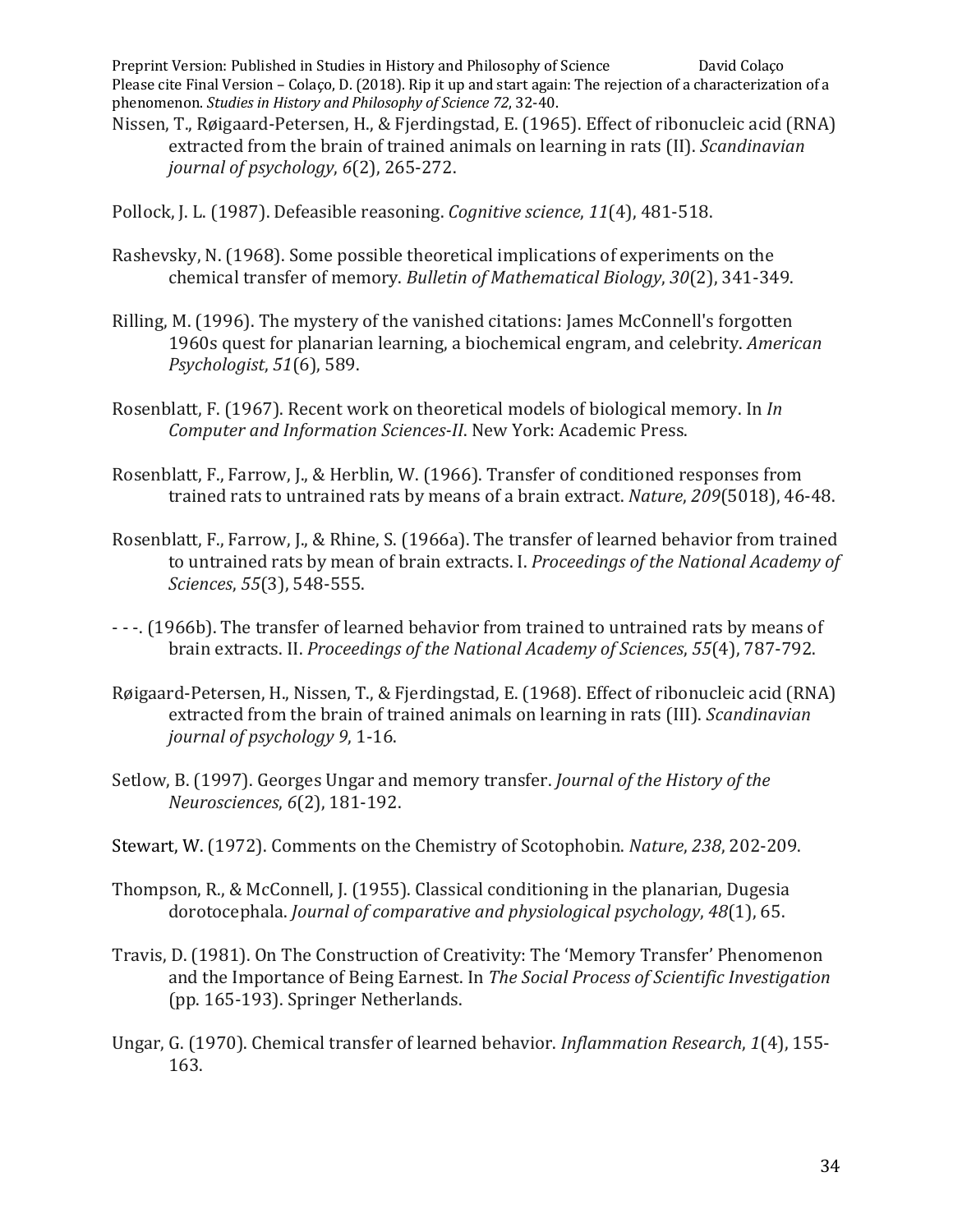- Ungar, G., Desiderio, D., & Parr, W. (1972). Isolation, identification and synthesis of a specific-behaviour-inducing brain peptide. *Nature*, 238, 198-202.
- Ungar, G., & Oceguera-Navarro, C. (1965). Transfer of habituation by material extracted from brain. *Nature*, *207*, 301-302.
- Walker, D. R. (1966). Memory transfer in planarians: an artifact of the experimental variables. *Psychonomic Science*, 5(9), 357-358.
- Walker, D. R., & Milton, G. A. (1966). Memory transfer vs. sensitization in cannibal planarians. *Psychonomic Science*, *5*(7), 293-294.
- Woodward, J. (2003). *Making things happen: A theory of causal explanation*. New York: Oxford University Press.